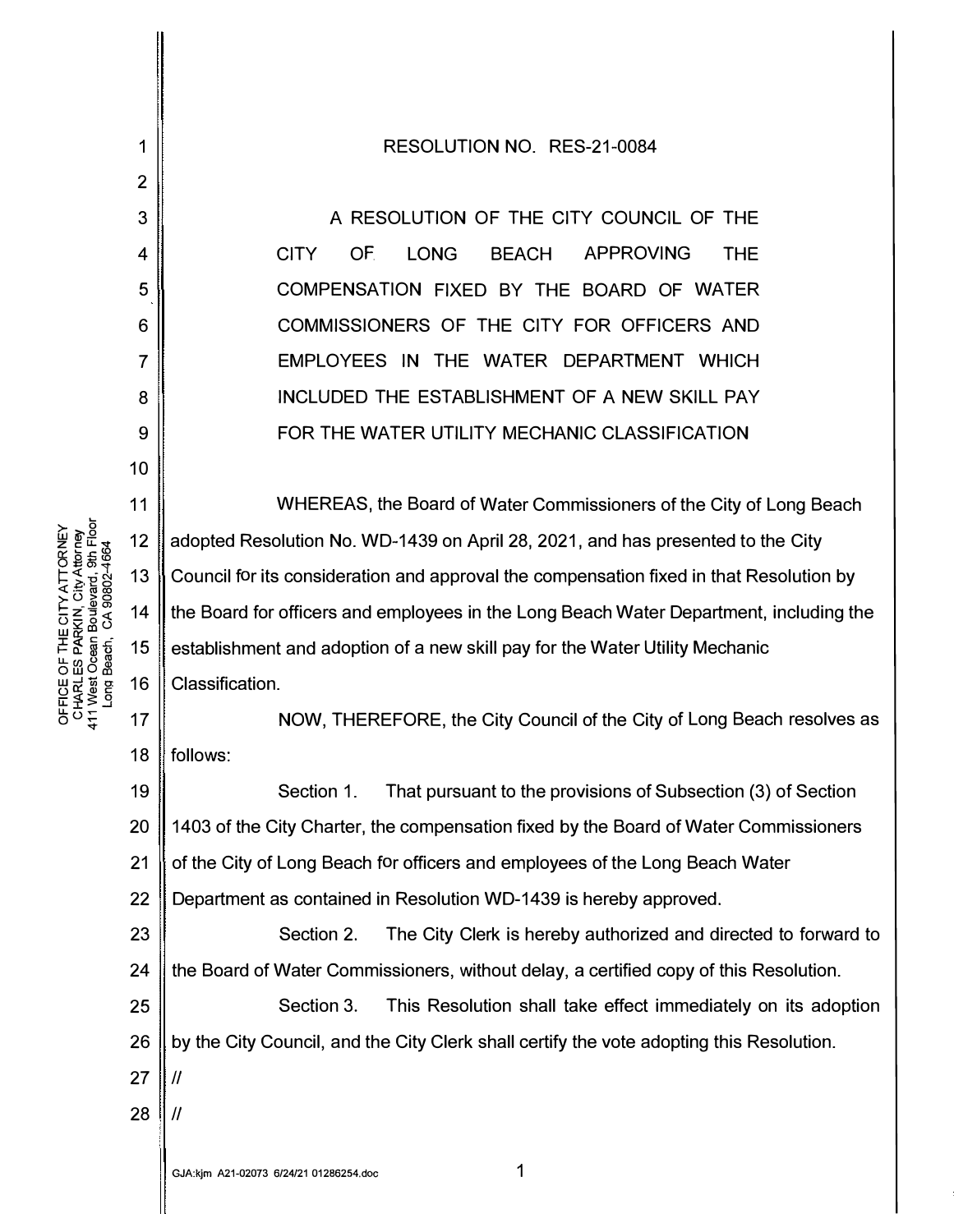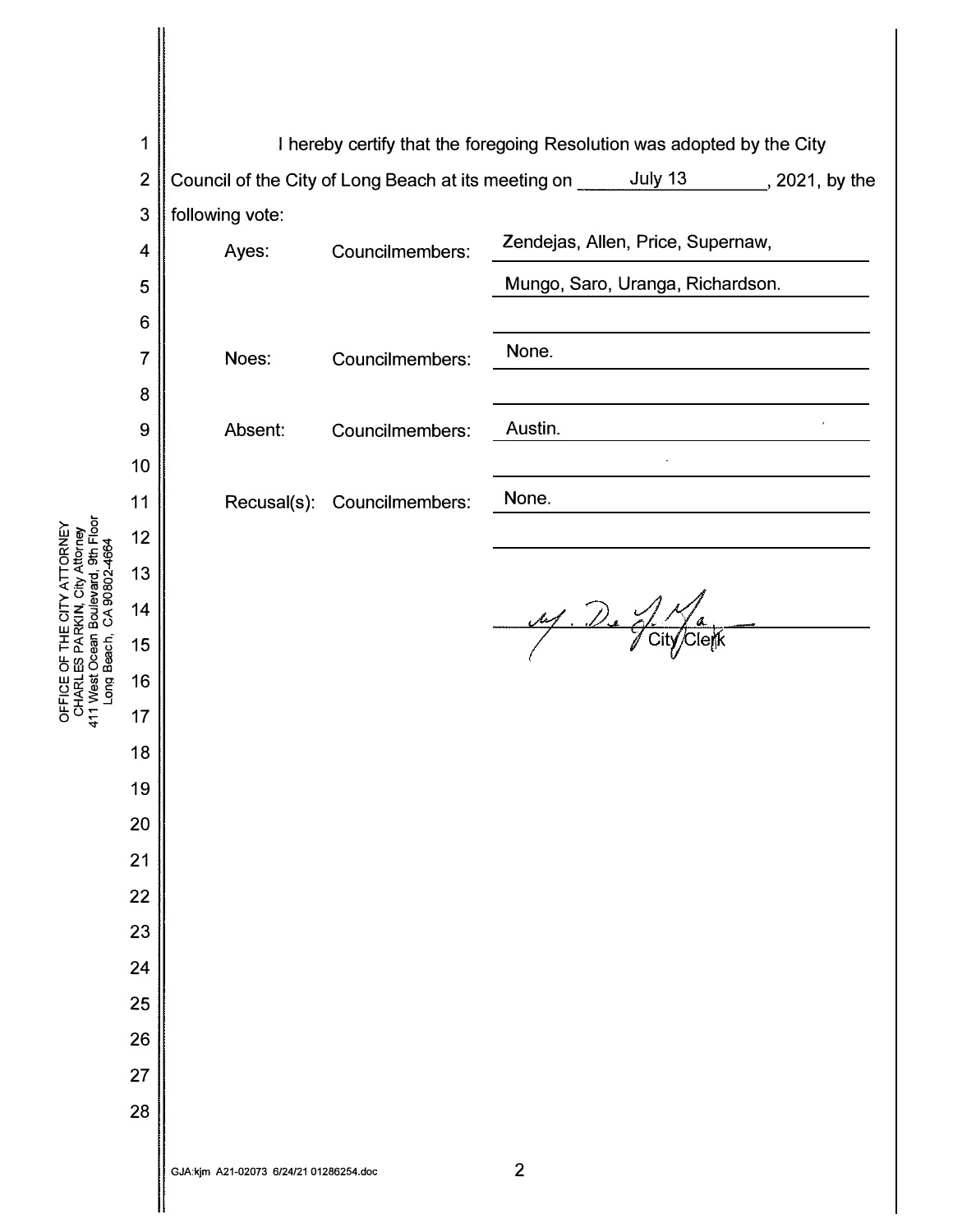## RESOLUTION NO. WD-1439

A RESOLUTION AMENDING RESOLUTION NO. WD-1431, CREATING OFFICES AND POSITIONS IN THE PERMANENT SERVICE OF THE LONG BEACH WATER DEPARTMENT, FIXING THE AMOUNT OF COMPENSATION FOR SUCH OFFICES AND POSITIONS, AND RESCINDING ALL OTHER RESOLUTIONS OR ORDERS RELATING THERETO

11 12 13 14 15 WHEREAS, the Board of Water Commissioners of the City of Long Beach ("Board"), pursuant to Subsection (3) of Section 1403 of the Charter of the City of Long Beach, desires to create certain offices and positions in the permanent service of the Long Beach Water Department ('Water Department"), fix the amount of compensation therefore, and rescind all other resolutions or orders relating thereto;

16 17 NOW, THEREFORE, the Board of Water Commissioners of the City of Long Beach resolves as follows:

18 19 20 21 22 23 24 25 26 Section 1. The Board hereby creates and establishes the offices and positions of employment at the compensation set forth at the Salary Range designated and any additional compensation listed herein therefore notwithstanding those positions of employment at the compensation set forth therein and any additional compensation listed in Salary Resolution of the City of Long Beach ("City Salary Resolution") with the purpose of amending this Resolution immediately thereafter to include the new position(s) of employment and subsequent compensation. Pay rates for all offices and positions shall take effect on and after the date and time set in the City Salary Resolution unless otherwise duly noted within or superseded by MOU provisions with City Council approval.

1

28

27 || *III* 

TORNEY<br>Attorney<br>, 9th Floor<br>?-4664

1

2

3

4

5

6

7

8

9

10

Y ATT<br>City A<br>evard,<br>90802-

THE CIT<br>PARKIN,<br>ean Boule<br>sch. CA 9

r n<br>50 dese

OFFICE C<br>CHARLE<br>CHARLE<br>411 West (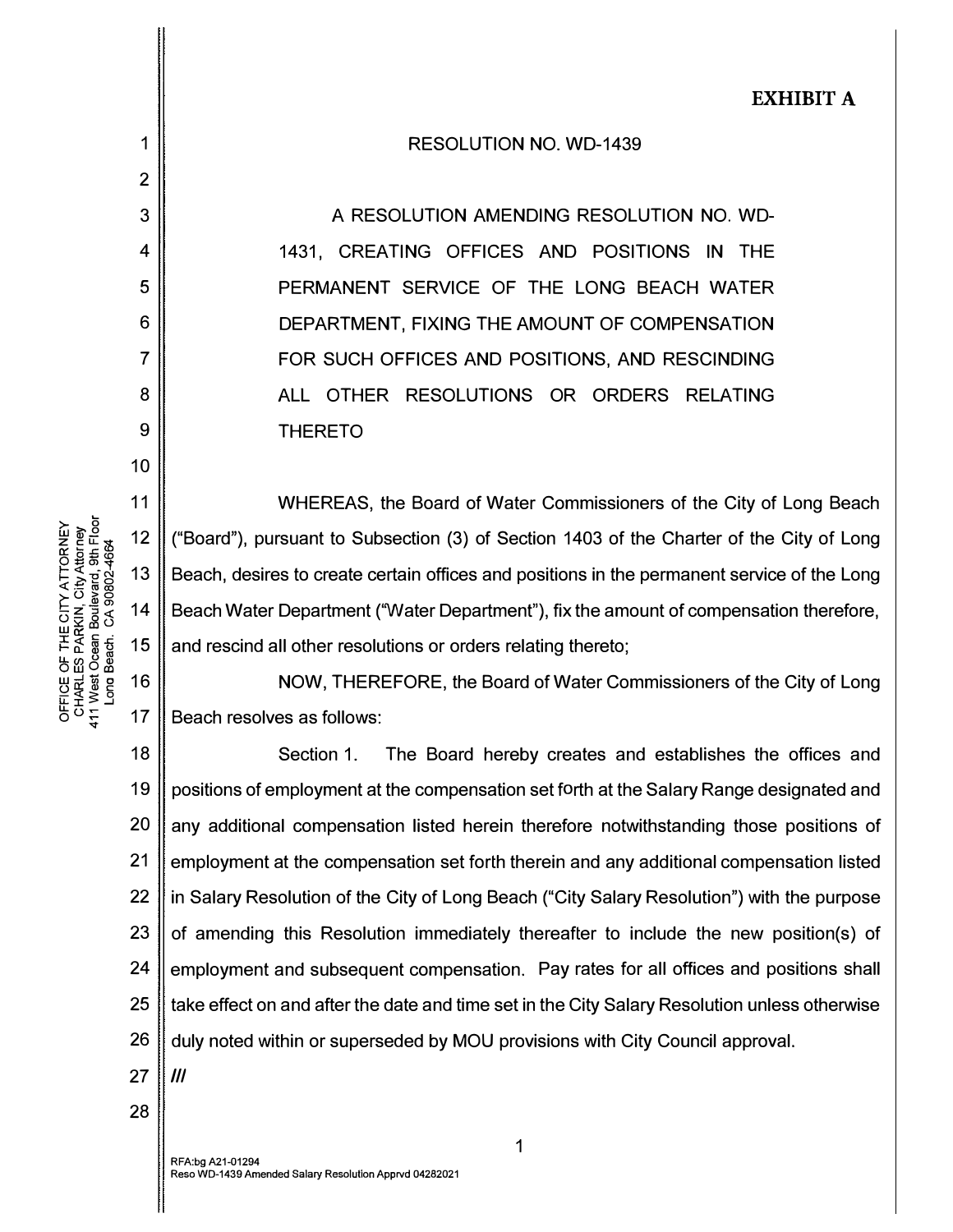| 1              |                                            |                            |
|----------------|--------------------------------------------|----------------------------|
| $\overline{2}$ | <b>TITLE</b>                               | <b>SALARY RANGE NUMBER</b> |
| 3              | <b>Accountant I</b>                        | 490                        |
| 4              | <b>Accountant II</b>                       | 540                        |
| 5              | <b>Accountant III</b>                      | 590                        |
| 6              | <b>Accounting Clerk I</b>                  | 340                        |
| 7              | <b>Accounting Clerk II</b>                 | 370                        |
| 8              | <b>Accounting Clerk III</b>                | 400                        |
| 9              | <b>Accounting Officer</b>                  | <b>EOO</b>                 |
| 10             | <b>Accounting Technician</b>               | 440                        |
| 11             | <b>Administrative Aide I</b>               | 430                        |
| 12             | <b>Administrative Aide II</b>              | 460                        |
| 13             | <b>Administrative Aide III</b>             | 520                        |
| 14             | <b>Administrative Analyst I</b>            | 570                        |
| 15             | <b>Administrative Analyst II</b>           | 600                        |
| 16             | <b>Administrative Analyst III</b>          | 630                        |
| 17             | <b>Administrative Officer - Water</b>      | <b>EOO</b>                 |
| 18             | <b>Assistant Administrative Analyst I</b>  | 470                        |
| 19             | <b>Assistant Administrative Analyst II</b> | 530                        |
| 20             | <b>Assistant General Manager</b>           | EOO                        |
| 21             | <b>Assistant to the General Manager</b>    | <b>EOO</b>                 |
| 22             | Automatic Sprinkler Control Technician     | 440                        |
| 23             | <b>Business Systems Specialist I</b>       | 530                        |
| 24             | <b>Business Systems Specialist II</b>      | 570                        |
| 25             | <b>Business Systems Specialist III</b>     | 610                        |
| 26             | <b>Business Systems Specialist IV</b>      | 650                        |
| 27             | <b>Business Systems Specialist V</b>       | 690                        |
| 28             |                                            |                            |

 $\mathbf{I}$ 

RFA:bg A21-01294<br>Reso WD-1439 Amended Salary Resolution Apprvd 04282021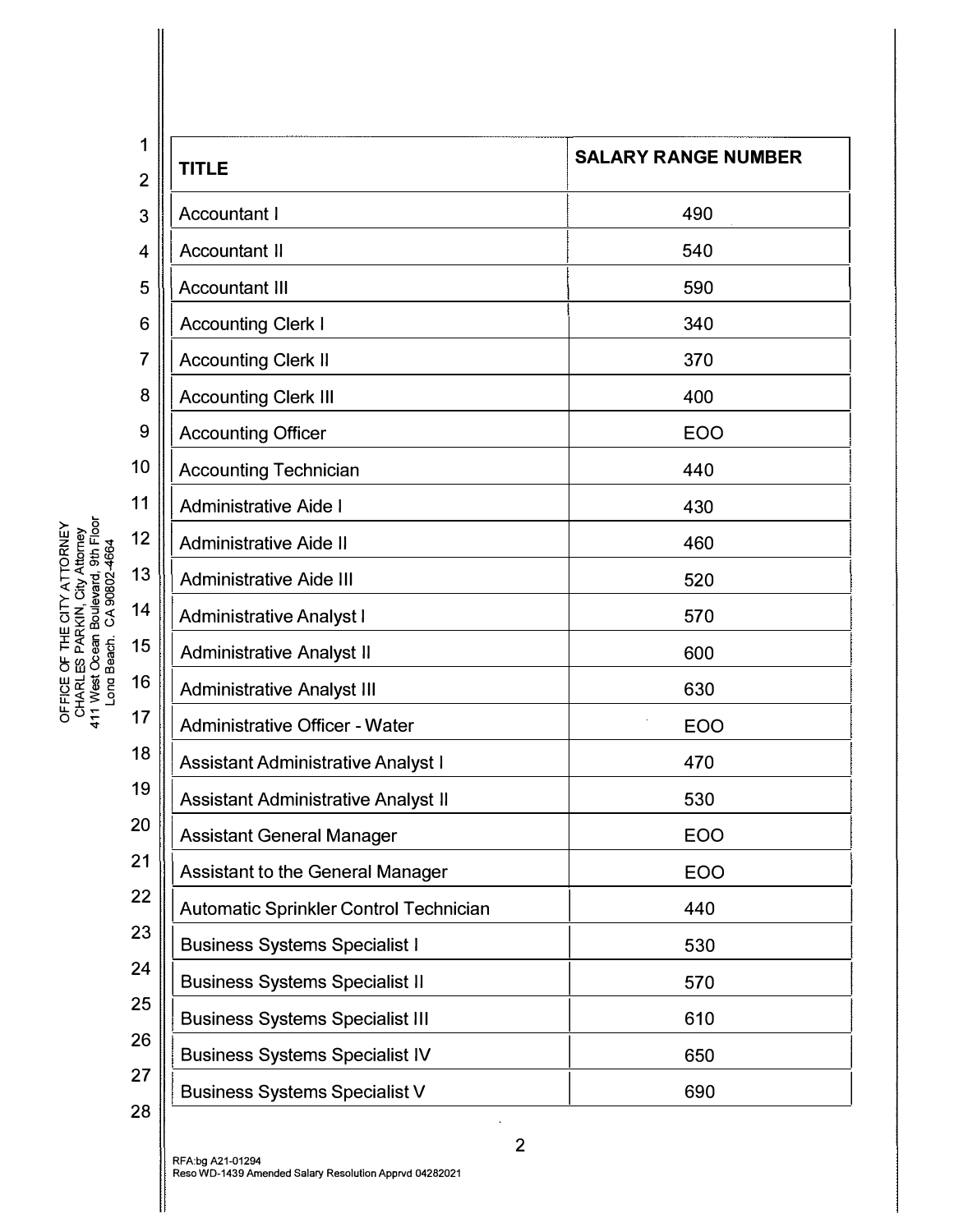| 1              |                                        |                            |
|----------------|----------------------------------------|----------------------------|
| $\overline{2}$ | <b>TITLE</b>                           | <b>SALARY RANGE NUMBER</b> |
| 3              | <b>Business Systems Specialist VI</b>  | 730                        |
| 4              | <b>Business Systems Specialist VII</b> | 770                        |
| 5              | Buyer I                                | 540                        |
| 6              | <b>Buyer II</b>                        | 610                        |
| 7              | <b>Chief Construction Inspector</b>    | 684                        |
| 8              | <b>Civil Engineer</b>                  | 644                        |
| 9              | <b>Civil Engineering Assistant</b>     | 514                        |
| 10             | <b>Civil Engineering Associate</b>     | 594                        |
| 11             | <b>Clerk Typist I</b>                  | 320                        |
| 12             | <b>Clerk Typist II</b>                 | 350                        |
| 13             | <b>Clerk Typist III</b>                | 380                        |
| 14             | <b>Clerk Typist IV</b>                 | 410                        |
| 15             | <b>Clerk Typist V</b>                  | 440                        |
| 16             | <b>Communication Specialist I</b>      | 520                        |
| 17             | <b>Communication Specialist II</b>     | 560                        |
| 18             | <b>Communication Specialist III</b>    | 600                        |
| 19             | <b>Communication Specialist IV</b>     | 650                        |
| 20             | <b>Communication Specialist V</b>      | 690                        |
| 21             | <b>Communication Specialist VI</b>     | 730                        |
| 22             | <b>Communication Specialist VII</b>    | 770                        |
| 23             | <b>Construction Inspector I</b>        | 534                        |
| 24             | <b>Construction Inspector II</b>       | 574                        |
| 25             | <b>Construction Services Officer</b>   | <b>EEO</b>                 |
| 26             | <b>Contract Administrator I</b>        | 460                        |
| 27             | <b>Contract Administrator II</b>       | 520                        |
| 28             |                                        |                            |

 $\hat{\boldsymbol{\theta}}$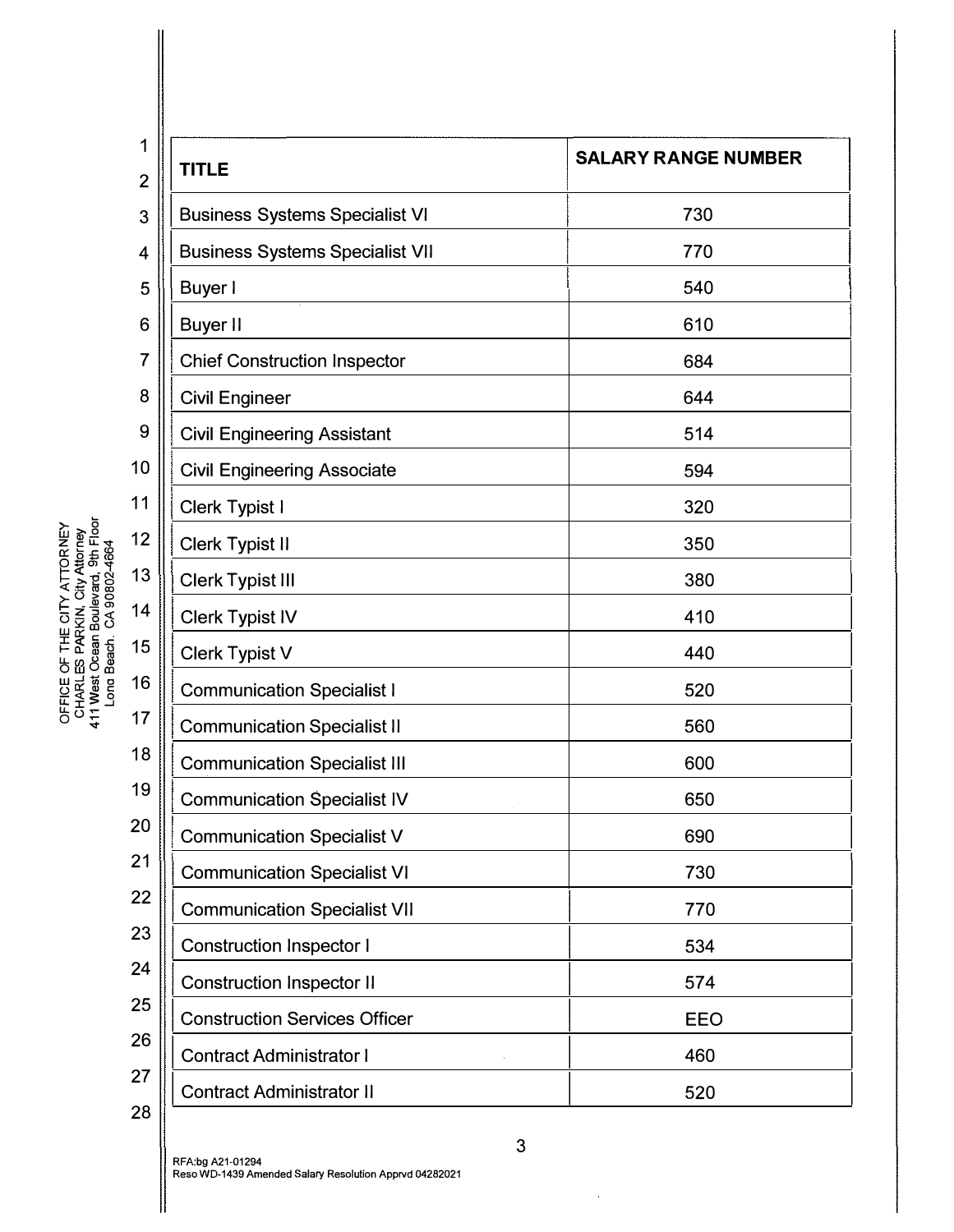| 1<br>$\overline{2}$ | <b>TITLE</b>                                        | <b>SALARY RANGE NUMBER</b> |
|---------------------|-----------------------------------------------------|----------------------------|
| 3                   | <b>Customer Service Representative I</b>            | 330                        |
| 4                   | <b>Customer Service Representative II</b>           | 360                        |
| 5                   | <b>Customer Service Representative III</b>          | 400                        |
| 6                   | Deputy General Manager - Business                   | <b>EOO</b>                 |
| 7                   | Deputy General Manager - Engineering                | <b>EOO</b>                 |
| 8                   | Deputy General Manager - Operations                 | <b>EOO</b>                 |
| 9                   | <b>Director of Administration</b>                   | <b>EOO</b>                 |
| 10                  | <b>Director of Engineering</b>                      | <b>EOO</b>                 |
| 11                  | <b>Director of Finance</b>                          | <b>EOO</b>                 |
| 12                  | Director of Government & Public Affairs             | <b>EOO</b>                 |
| 13                  | <b>Director of Operations</b>                       | <b>EOO</b>                 |
| 14                  | Director of Planning and Water Conservation         | <b>EOO</b>                 |
| 15                  | Director of Water and Sewer Field Operations        | <b>EOO</b>                 |
| 16                  | <b>Director of Water Quality and Process</b>        | <b>EOO</b>                 |
| 17                  | <b>Director of Water Resources</b>                  | <b>EOO</b>                 |
| 18                  | <b>Division Engineer</b>                            | <b>EOO</b>                 |
| 19                  | <b>Electrical Supervisor</b>                        | 550                        |
| 20                  | Electrician                                         | 500                        |
| 21                  | <b>Electronic Communication Technician I</b>        | 520                        |
| 22                  | <b>Electronic Communication Technician II</b>       | 540                        |
| 23                  | <b>Electronic Communication Technician III</b>      | 580                        |
| 24                  | <b>Electrical and Instrumentation Technician I</b>  | 591                        |
| 25                  | <b>Electrical and Instrumentation Technician II</b> | 620                        |
| 26                  | <b>Electrical and Instrumentation Supervisor</b>    | 740                        |
| 27                  | <b>Engineering Technician I</b>                     | 464                        |
| 28                  |                                                     |                            |

 $\ddot{\phantom{1}}$ 

 $\bar{z}$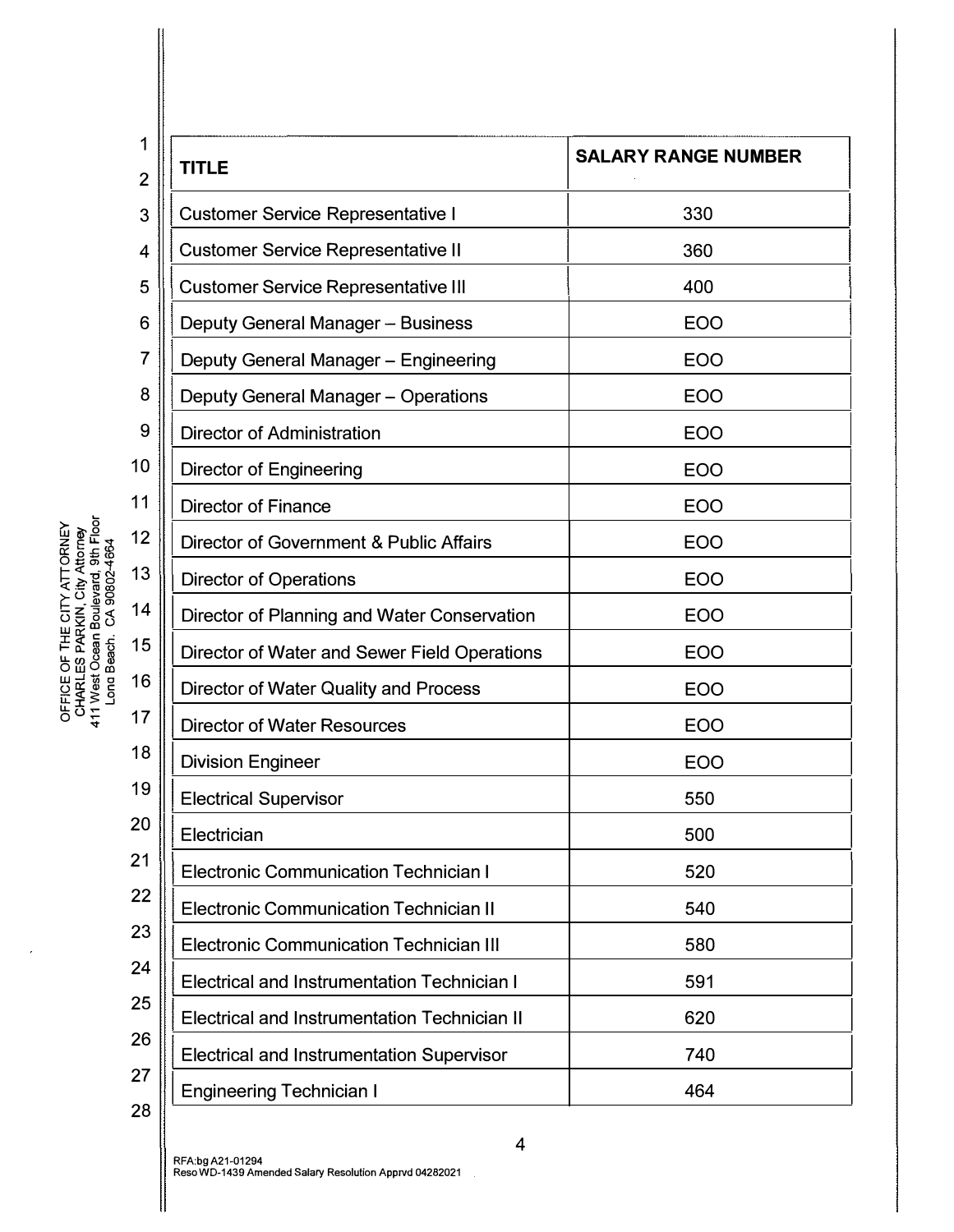| 1<br>$\overline{2}$ | <b>TITLE</b>                                      | <b>SALARY RANGE NUMBER</b> |
|---------------------|---------------------------------------------------|----------------------------|
| 3                   | <b>Engineering Technician II</b>                  | 504                        |
| 4                   | <b>Equipment Mechanic I</b>                       | 480                        |
| 5                   | <b>Equipment Mechanic II</b>                      | 500                        |
| 6                   | <b>Equipment Operator I</b>                       | 370                        |
| 7                   | <b>Equipment Operator II</b>                      | 410                        |
| 8                   | <b>Equipment Operator III</b>                     | 440                        |
| 9                   | <b>Executive Assistant to the Board of Water</b>  | <b>EOO</b>                 |
| 10                  | Commissioners                                     |                            |
| 11                  | <b>Executive Assistant to the General Manager</b> | <b>EOO</b>                 |
| 12                  | <b>Executive Secretary - Water</b>                | EOO                        |
| 13                  | <b>Garage Service Attendant I</b>                 | 370                        |
| 14                  | <b>Garage Service Attendant II</b>                | 390                        |
| 15                  | <b>Garage Service Attendant III</b>               | 450                        |
| 16                  | Garage Supervisor I                               | 550                        |
| 17                  | <b>Garage Supervisor II</b>                       | 620                        |
| 18                  | Gardener I                                        | 360                        |
| 19                  | Gardener II                                       | 390                        |
| 20                  | <b>General Manager - Water</b>                    | EOO                        |
| 21                  | <b>Geographic Information Systems Analyst I</b>   | 527                        |
| 22                  | Geographic Information Systems Analyst II         | 564                        |
| 23                  | <b>Geographic Information Systems Analyst III</b> | 597                        |
| 24                  | Geographic Information Systems Technician I       | 460                        |
| 25                  | Geographic Information Systems Technician II      | 500                        |
| 26                  | <b>Laboratory Analyst I</b>                       | 490                        |
| 27                  | <b>Laboratory Analyst II</b>                      | 530                        |
| 28                  |                                                   |                            |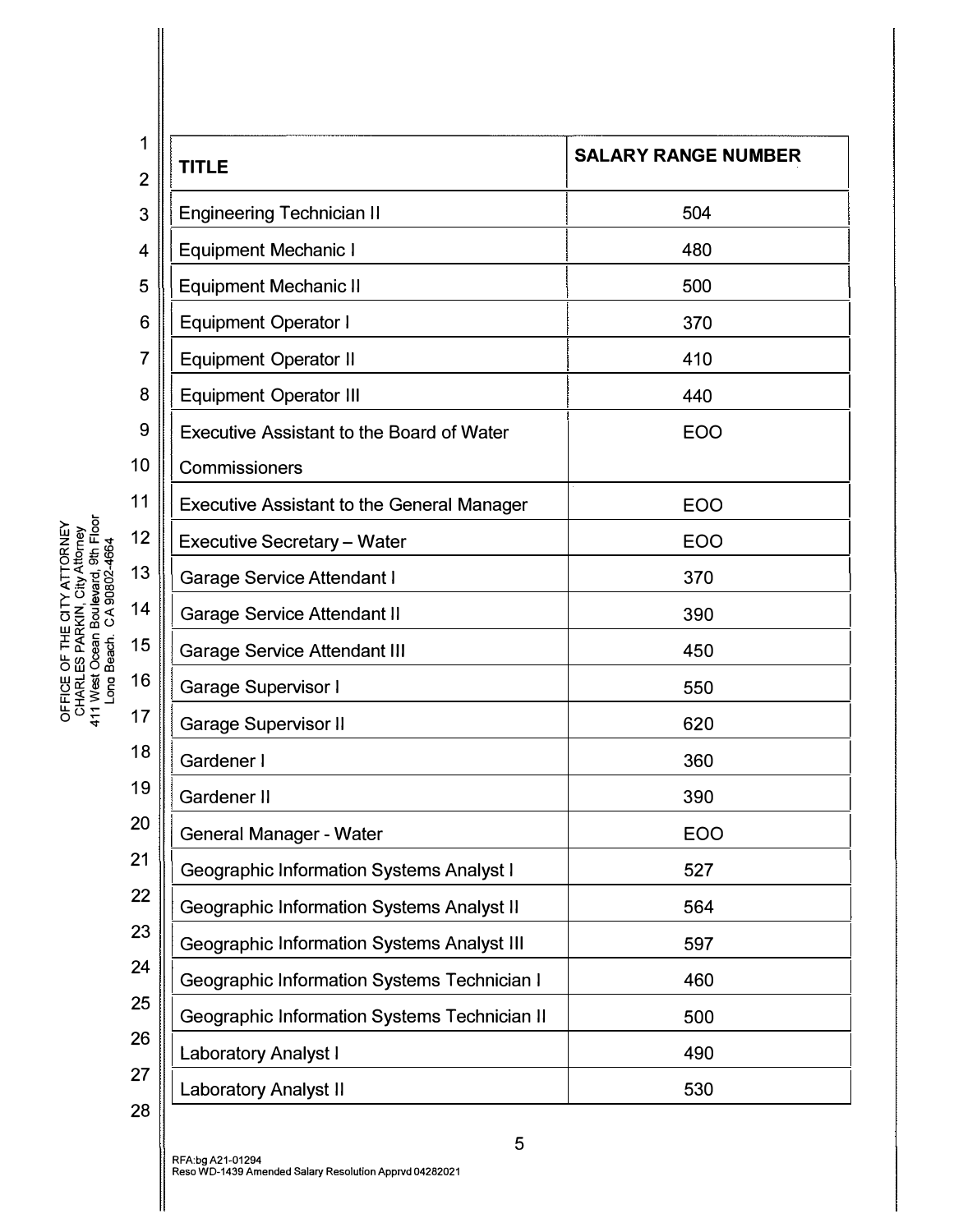| 1<br>$\overline{2}$ | <b>TITLE</b>                               | <b>SALARY RANGE NUMBER</b> |
|---------------------|--------------------------------------------|----------------------------|
| 3                   | <b>Laboratory Analyst III</b>              | 590                        |
| 4                   | <b>Laboratory Analyst IV</b>               | <b>TBD</b>                 |
| 5                   | <b>Laboratory Assistant I</b>              | 360                        |
| 6                   | <b>Laboratory Assistant II</b>             | 380                        |
| 7                   | <b>Laboratory Assistant III</b>            | 420                        |
| 8                   | <b>Laboratory Services Officer</b>         | <b>EOO</b>                 |
| 9                   | Machinist                                  | 490                        |
| 10                  | <b>Maintenance Assistant I</b>             | 290                        |
| 11                  | <b>Maintenance Assistant II</b>            | 330                        |
| 12                  | <b>Maintenance Assistant III</b>           | 360                        |
| 13                  | Manager, Business Development              | <b>EOO</b>                 |
| 14                  | Manager, Administration                    | <b>EOO</b>                 |
| 15                  | Manager, Budget and Rates                  | <b>EOO</b>                 |
| 16                  | Manager, Engineering                       | <b>EOO</b>                 |
| 17                  | Manager, Finance                           | <b>EOO</b>                 |
| 18                  | Manager, Government & Public Affairs       | EOO                        |
| 19                  | <b>Manager, Information Services</b>       | <b>EOO</b>                 |
| 20                  | Manager, Planning                          | <b>EOO</b>                 |
| 21                  | Manager, Security & Emergency Preparedness | EOO                        |
| 22                  | Manager, Sewer Operations                  | EOO                        |
| 23                  | <b>Manager, Support Services</b>           | EOO                        |
| 24                  | Manager, Water Construction                | EOO                        |
| 25                  | <b>Manager, Water Services</b>             | EOO                        |
| 26                  | Manager, Water Process                     | EOO                        |
| 27                  | Manager, Water Treatment                   | EOO                        |
| 28                  |                                            |                            |

∥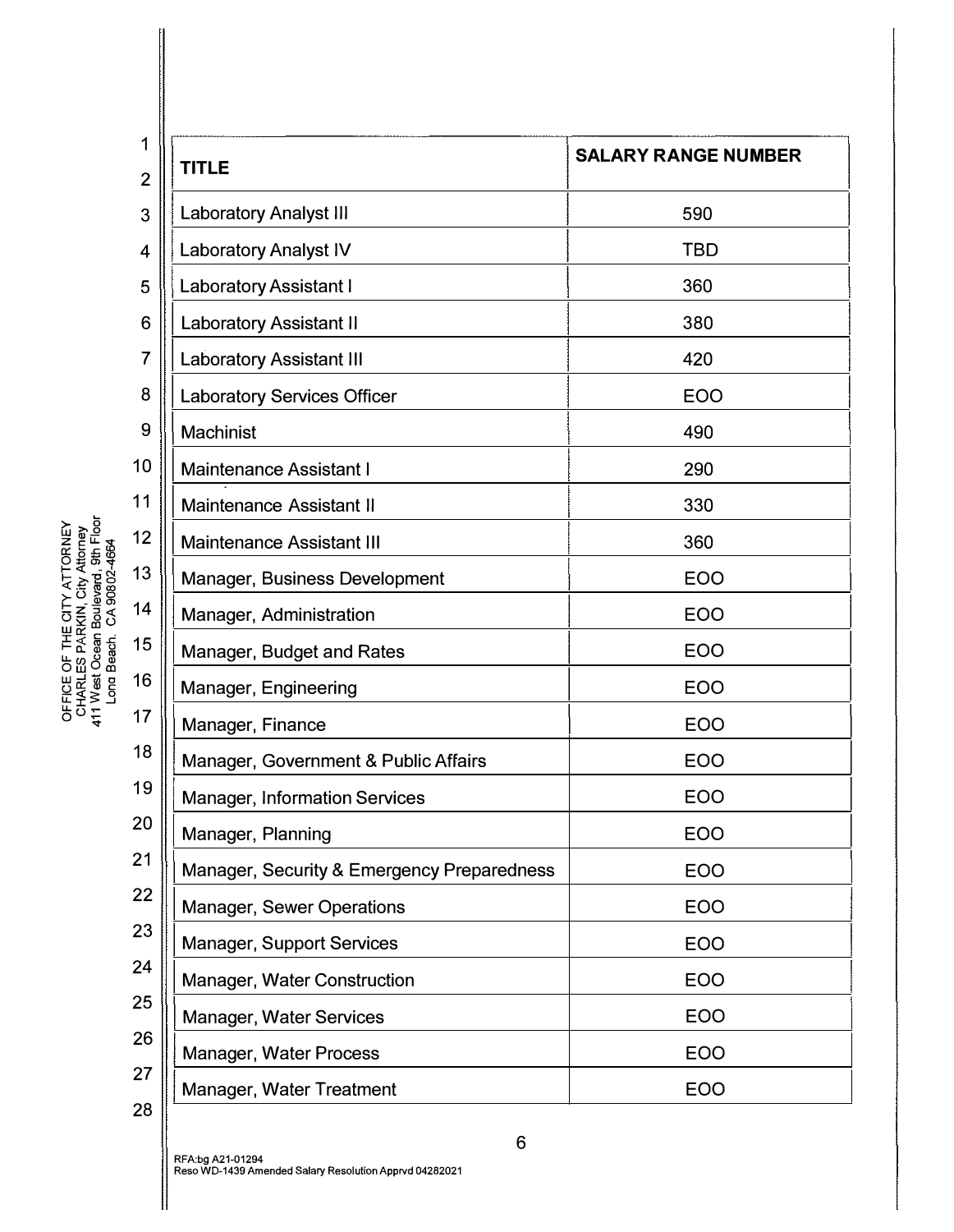| 1<br>$\overline{2}$ | <b>TITLE</b>                             | <b>SALARY RANGE NUMBER</b> |
|---------------------|------------------------------------------|----------------------------|
| 3                   | <b>Manager, Water Quality</b>            | <b>EOO</b>                 |
| 4                   | Manager, Water Quality & Process         | <b>EOO</b>                 |
| 5                   | Manager, Water Resources                 | <b>EOO</b>                 |
| 6                   | <b>Network Administrator</b>             | <b>EOO</b>                 |
| 7                   | <b>Office Administrator</b>              | 520                        |
| 8                   | Painter I                                | 440                        |
| 9                   | Painter II                               | 460                        |
| 10                  | <b>Painter Supervisor</b>                | 500                        |
| 11                  | Park Maintenance Supervisor              | 500                        |
| 12                  | Payroll/Personnel Assistant I            | 350                        |
| 13                  | Payroll/Personnel Assistant II           | 380                        |
| 14                  | Payroll/Personnel Assistant III          | 420                        |
| 15                  | Plumber                                  | 500                        |
| 16                  | <b>Power Equipment Repair Mechanic I</b> | 430                        |
| 17                  | Power Equipment Repair Mechanic II       | 460                        |
| 18                  | Power Equipment Repair Mechanic III      | 500                        |
| 19                  | <b>Principal Construction Inspector</b>  | 624                        |
| 20                  | Procurement & Warehouse Officer          | EOO                        |
| 21                  | <b>Projects Coordinator</b>              | 570                        |
| 22                  | <b>Public Information Officer</b>        | <b>EOO</b>                 |
| 23                  | Research Assistant - Water               | <b>BOO</b>                 |
| 24                  | <b>Safety Specialist I</b>               | 530                        |
| 25                  | <b>Safety Specialist II</b>              | 590                        |
| 26                  | <b>Safety Specialist III</b>             | 650                        |
| 27                  | Secretary                                | 410                        |
| 28                  |                                          |                            |

 $\blacksquare$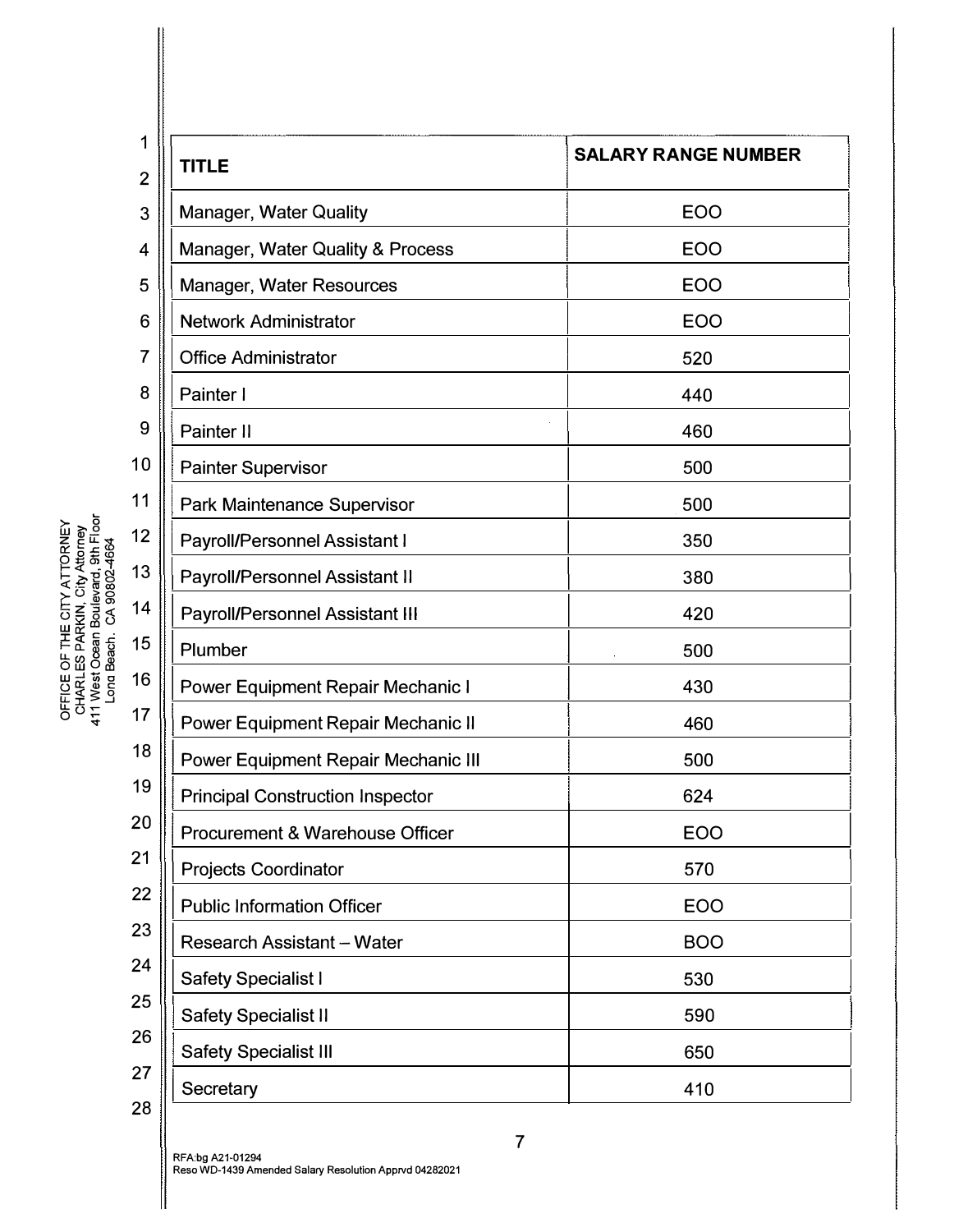| 1              |                                               | <b>SALARY RANGE NUMBER</b> |
|----------------|-----------------------------------------------|----------------------------|
| $\overline{2}$ | <b>TITLE</b>                                  |                            |
| 3              | <b>Senior Accountant</b>                      | 630                        |
| 4              | <b>Senior Civil Engineer</b>                  | 694                        |
| 5              | <b>Senior Engineering Technician I</b>        | 547                        |
| 6              | <b>Senior Equipment Operator</b>              | 510                        |
| 7              | Senior Program Manager - Water                | 724                        |
| 8              | <b>Senior Secretary</b>                       | 440                        |
| 9              | <b>Special Projects Officer</b>               | <b>EOO</b>                 |
| 10             | <b>Stock and Receiving Clerk</b>              | 330                        |
| 11             | Storekeeper I                                 | 380                        |
| 12             | Storekeeper II                                | 430                        |
| 13             |                                               |                            |
| 14             |                                               |                            |
| 15             |                                               |                            |
| 16             |                                               |                            |
| 17             |                                               |                            |
| 18             | <b>Supervisor - Facilities Maintenance</b>    | 620                        |
| 19             | Supervisor - Stores and Property              | 490                        |
| 20             | Telemetering Instrument Technician I          | 492                        |
| 21             | <b>Telemetering Instrument Technician II</b>  | 551                        |
| 22             | <b>Water Communications Center Supervisor</b> | 580                        |
| 23             | <b>Water Communications Dispatcher I</b>      | 460                        |
| 24             | <b>Water Communications Dispatcher II</b>     | 490                        |
| 25             | <b>Water Conservation Specialist</b>          | 660                        |
| 26             | <b>Water Quality Organic Chemist</b>          | 680                        |
| 27             | <b>Water Support Services Supervisor</b>      | 590                        |
| 28             |                                               |                            |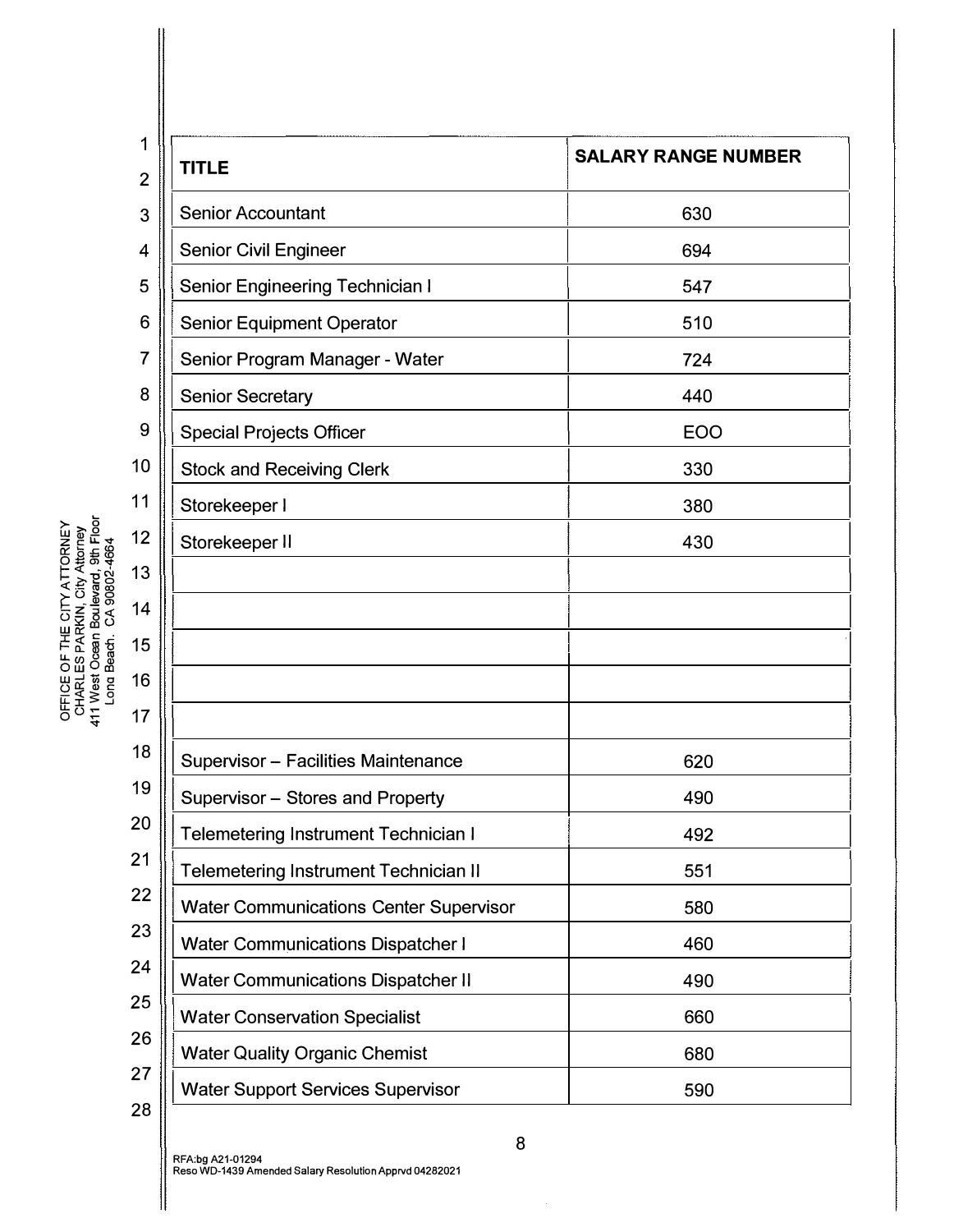| 1                       |                                      |                            |
|-------------------------|--------------------------------------|----------------------------|
| $\overline{2}$          | <b>TITLE</b>                         | <b>SALARY RANGE NUMBER</b> |
| 3                       | <b>Water Treatment Operator I</b>    | 451                        |
| 4                       | <b>Water Treatment Operator II</b>   | 541                        |
| 5                       | <b>Water Treatment Operator III</b>  | 590                        |
| 6                       | <b>Water Treatment Operator IV</b>   | 630                        |
| $\overline{\mathbf{7}}$ | <b>Water Treatment Supervisor I</b>  | 660                        |
| 8                       | <b>Water Treatment Supervisor II</b> | 700                        |
| 9                       | <b>Water Utility Mechanic I</b>      | 411                        |
| 0                       | <b>Water Utility Mechanic II</b>     | 431                        |
| $\mathbf{1}$            | <b>Water Utility Mechanic III</b>    | 491                        |
| $\overline{2}$          | <b>Water Utility Supervisor I</b>    | 640                        |
| 3                       | <b>Water Utility Supervisor II</b>   | 660                        |
| $\overline{\mathbf{4}}$ | Welder                               | 490                        |

Further, in accordance with Section 3(6) of the Civil Service Rules, the Board hereby creates and establishes the non-career (NC) positions of employment listed below at the compensation of each non-career position at the pay rates set forth in the Salary Schedules and identified by a Salary Range Number.

| <b>TITLE</b>              | <b>SALARY RANGE NUMBER</b> |
|---------------------------|----------------------------|
| N/C Accountant I          | M47                        |
| <b>N/C Accountant II</b>  | M62                        |
| N/C Accounting Clerk I    | M <sub>15</sub>            |
| N/C Accounting Clerk II   | M <sub>21</sub>            |
| N/C Accounting Clerk III  | M28                        |
| N/C Administrative Intern | $H30 - H45$                |
|                           |                            |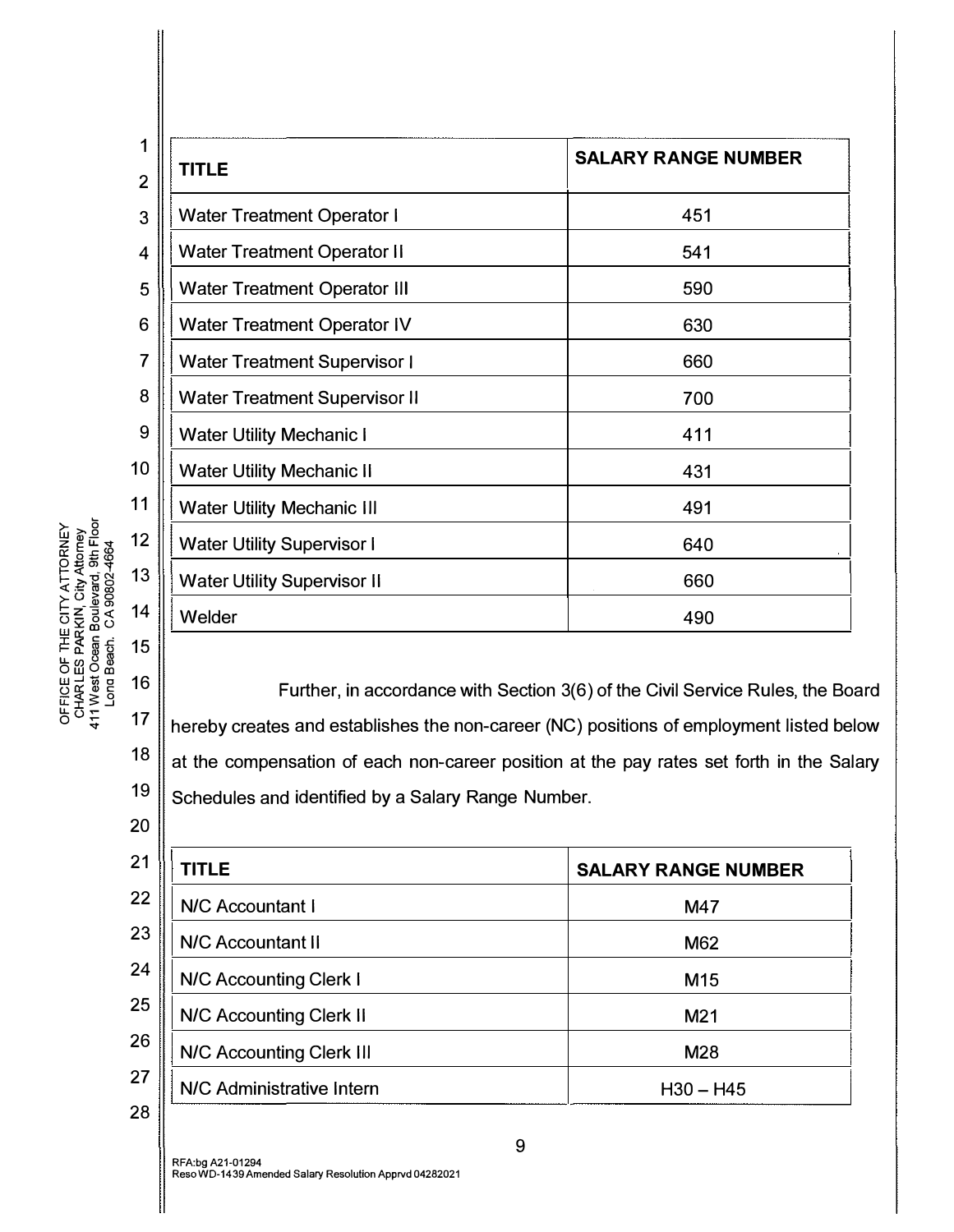| 1              | <b>TITLE</b>                            | <b>SALARY RANGE NUMBER</b> |
|----------------|-----------------------------------------|----------------------------|
| $\overline{2}$ | <b>N/C Assistant Buyer</b>              | M34                        |
| 3              | N/C Carpenter                           | M47                        |
| 4              | N/C Civil Engineer                      | N94                        |
| 5              | N/C Clerk/Typist I                      | M12                        |
| 6<br>7         | N/C Clerk/Typist II                     | M17                        |
| 8              | N/C Clerk/Typist III                    | M24                        |
| 9              | N/C Customer Service Representative I   | M13                        |
| 10             | N/C Customer Service Representative II  | M20                        |
| 11             | N/C Customer Service Representative III | M28                        |
| 12             | <b>N/C Electrician</b>                  | M <sub>52</sub>            |
| 13             | N/C Engineering Aide I                  | <b>N09</b>                 |
| 14             | N/C Engineering Aide II                 | N <sub>16</sub>            |
| 15             | <b>N/C Engineering Aide III</b>         | <b>N33</b>                 |
| 16             | N/C Engineering Technician I            | N43                        |
| 17             | <b>N/C Equipment Mechanic I</b>         | M46                        |
| 18             | N/C Equipment Mechanic II               | M50                        |
| 19             | <b>N/C Equipment Operator I</b>         | M21                        |
| 20             | N/C Equipment Operator II               | M31                        |
| 21             | N/C Equipment Operator III              | M37                        |
| 22             | N/C Garage Service Attendant I          | M21                        |
| 23             | N/C Gardener I                          | M20                        |
| 24             | N/C Laboratory Analyst I                | M46                        |
| 25             | N/C Laboratory Analyst II               | M52                        |
| 26             | N/C Laboratory Analyst III              | 590                        |
| 27             | <b>N/C Laboratory Assistant</b>         | M20                        |
| 28             | <b>N/C Maintenance Assistant I</b>      | M07                        |
|                |                                         |                            |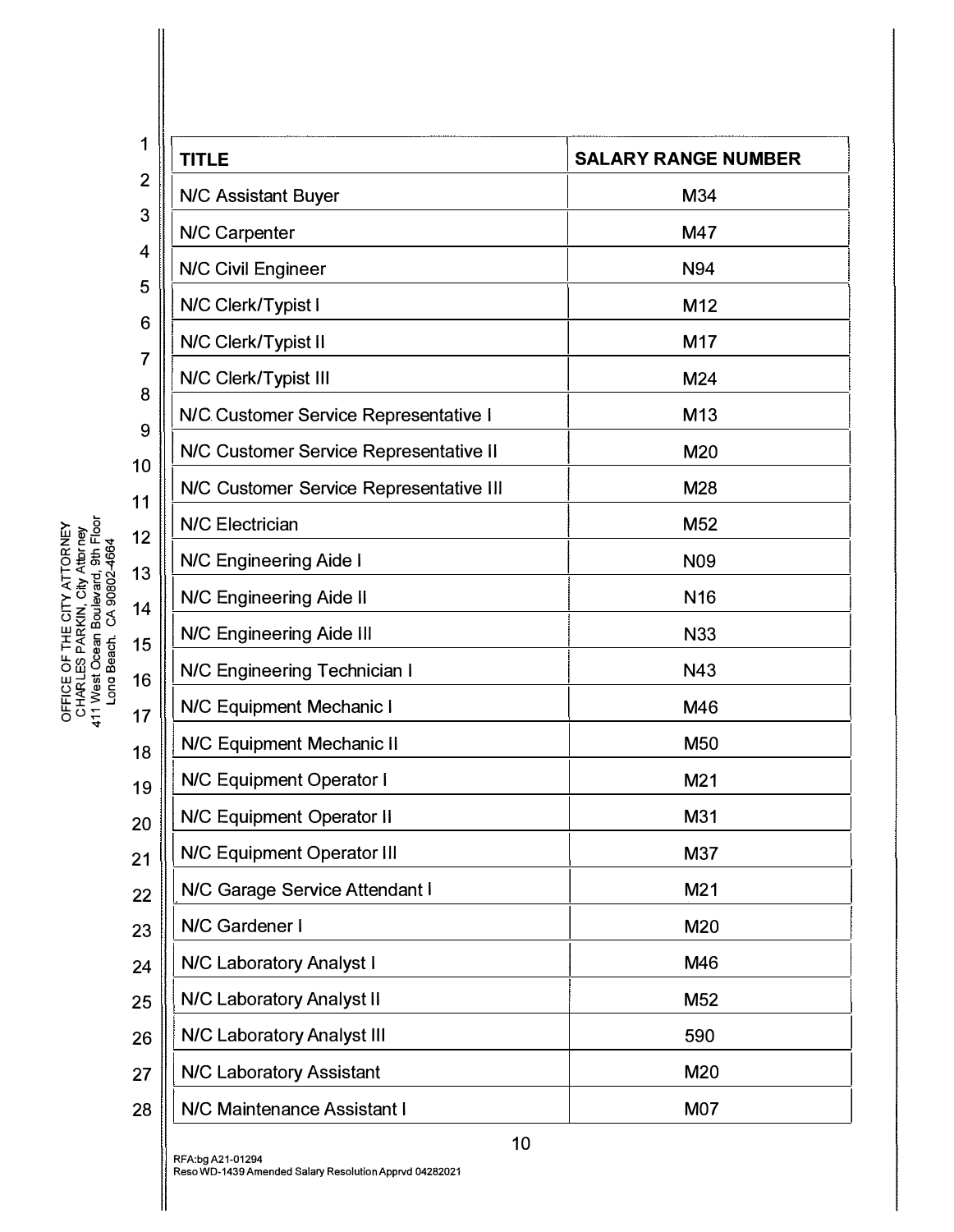| <b>TITLE</b>                        | <b>SALARY RANGE NUMBER</b> |
|-------------------------------------|----------------------------|
| N/C Maintenance Assistant II        | M <sub>13</sub>            |
| N/C Maintenance Assistance III      | M30                        |
| <b>N/C Painter I</b>                | M37                        |
| N/C Plumber                         | M <sub>52</sub>            |
| N/C Stock and Receiving Clerk       | M <sub>13</sub>            |
| N/C Storekeeper I                   | M21                        |
| <b>N/C Student Worker</b>           | H <sub>26</sub>            |
| <b>N/C Water Utility Mechanic I</b> | M31                        |
| N/C Water Utility Worker            | M28                        |

NEY<br>
FOR THE FLOOR<br> *X* AUS TO 12<br> *X* AUS TO 13 <l::!::::roco i'.:o >o -� Ol -0 z ::l <( 14 52 0 0 w "'  $H_{\alpha}$  Est  $\frac{1}{8}$   $\frac{1}{8}$  15 L<br>LR 6<br>LR 0 0  $\frac{1}{2}$ <br>  $\frac{1}{2}$ <br>  $\frac{1}{2}$ <br>  $\frac{1}{2}$ <br>  $\frac{1}{2}$ <br>  $\frac{1}{2}$ <br>  $\frac{1}{2}$ <br>  $\frac{1}{2}$ <br>  $\frac{1}{2}$ <br>  $\frac{1}{2}$ <br>  $\frac{1}{2}$ 

ㅎㅎ<sub>妄</sub> ... 17 18 19 20 21 22 23 24 Section 2. Every person who has been or who hereafter may be duly appointed to an office or position of employment indicated herein ("employee") and who is qualified to hold and does hold such office or position from and after the date or dates that the compensation prescribed herein shall become effective or from the date of employment, whichever occurs later, shall receive as full compensation for his/her services a biweekly salary based on one of the pay rates herein, in each Salary Schedule ("Salary Schedule") established in the City Salary Resolution in effect or as amended for his/her office or position, together with such additional compensation, if any, as provided herein, by the City Salary Resolution, or by the City Personnel Ordinance. The method and manner of determination of the pay rate for each office or position of employment shal I be fixed as stated in this Resolution, which may also include, by reference, part of the City Salary Resolution and City Personnel Ordinance.

25 26 27 28 Section 3. The biweekly salary of any employee of the Water Department who is appointed to any office or position of employment created and established in this Resolution shall be at a Pay Rate Step of the Salary Range Number for such office or position in accordance with the City's step placement policy or as determined by the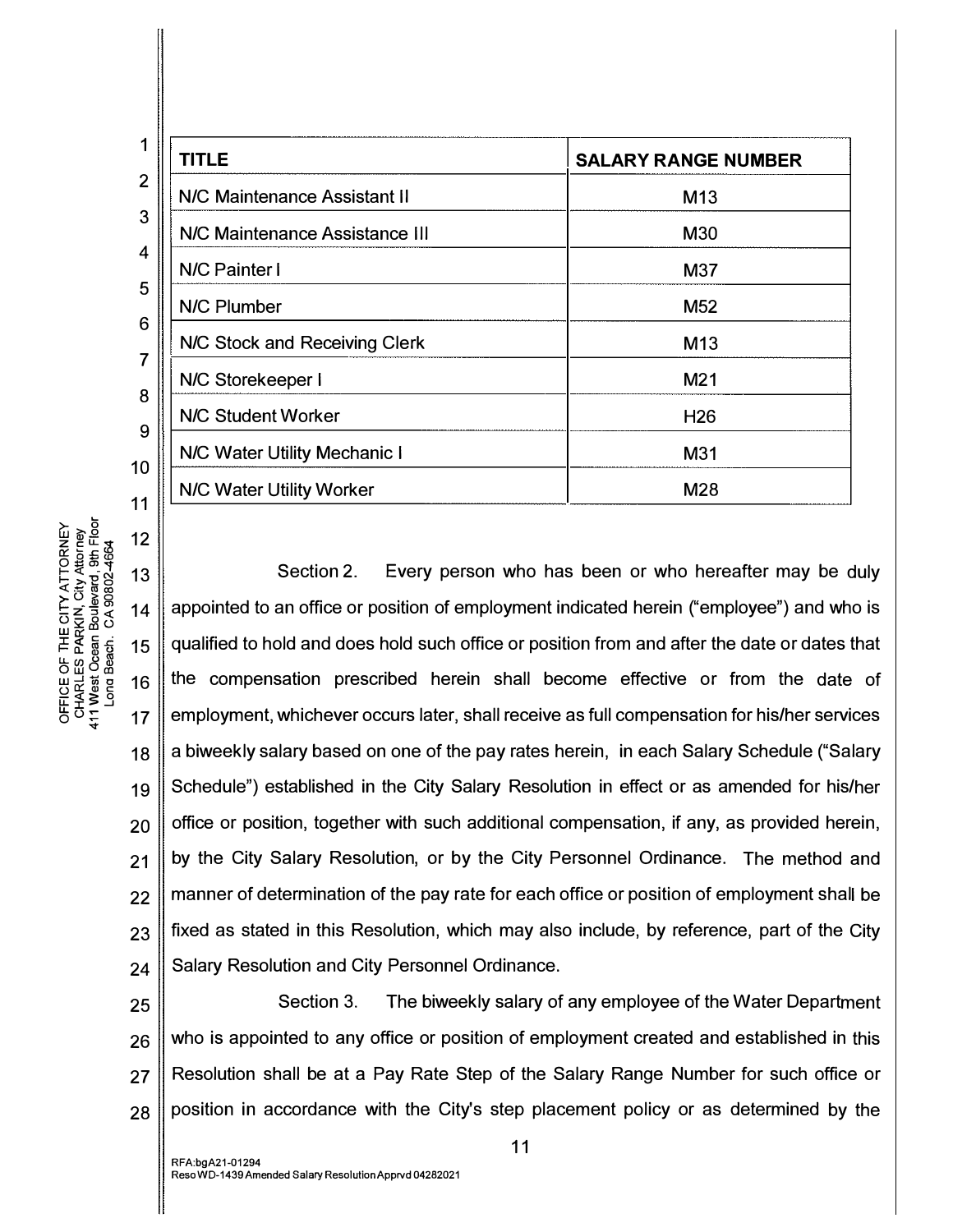1 2 3 4 5 6 7 8 General Manager of the Water Department ("General Manager"). In those cases where offices or positions are designated by grade numbers, the biweekly salaries of such employees shall be computed based on one of the pay rates designated for the grade thereof. The General Manager may designate the initial Pay Rate Step or increment of any employee within the Salary Range for the employee's office or position. However, the Board may, by resolution, specifically designate that the pay rate of any employee is fixed at some other pay rate included within the Salary Schedule without limitation as to grade or numerical designation.

9 10 11 Section 4. After the initial Pay Rate Step, an employee's pay rate progression in the office or position shall be adjusted according to procedures established in the City's step placement policy.

Section 5. As to those positions for which there is an "H" pay rate specified as well as the regular pay rate, the General Manager may specify, at the time of making an appointment or at any time thereafter, that the appointee to such position is to be paid at the "H" rate or at a regular pay rate.

18 19 20 21 22 23 24 25 26 27 28 Section 6. If an employee is promoted from one position to another for which a higher pay rate is established, or is advanced from one grade to another in the same position for which a higher pay rate is established, or is transferred from one department to another without change of position or grade, then the General Manager shall designate the pay rate of such employee to be at one of the pay rates for such position or grade which will be not less than the pay rate received by such employee immediately prior to such promotion, advancement, transfer, or Salary Schedule change. Likewise, if an employee is transferred as prescribed by the Civil Service Rules and Regulations for the City of Long Beach ("Civil Service Rules") for other than disciplinary reasons from one position to another position for which a lower pay rate is established, then the General Manager shall designate the pay rate of such . employee to be at one of the pay rates prescribed for such position to which the employee is transferred. For the purpose of computing the "period of employment" under the provisions of this Section, an employee

**NEY<br>REP = 00**<br>CES = 00<br>C:: 50<br>C: 50  $E$   $\overline{X}$   $\overline{X}$   $\overline{Y}$   $\overline{Y}$   $\overline{Y}$   $\overline{Y}$   $\overline{Y}$   $\overline{Y}$   $\overline{Y}$   $\overline{Y}$   $\overline{Y}$   $\overline{Y}$   $\overline{Y}$   $\overline{Y}$   $\overline{Y}$   $\overline{Y}$   $\overline{Y}$   $\overline{Y}$   $\overline{Y}$   $\overline{Y}$   $\overline{Y}$   $\overline{Y}$   $\overline{Y}$   $\overline{Y}$   $\frac{1}{2}$   $\frac{1}{2}$   $\frac{1}{2}$   $\frac{1}{2}$   $\frac{1}{2}$   $\frac{1}{2}$   $\frac{1}{2}$   $\frac{1}{2}$   $\frac{1}{2}$   $\frac{1}{2}$   $\frac{1}{2}$   $\frac{1}{2}$   $\frac{1}{2}$   $\frac{1}{2}$   $\frac{1}{2}$   $\frac{1}{2}$   $\frac{1}{2}$   $\frac{1}{2}$   $\frac{1}{2}$   $\frac{1}{2}$   $\frac{1}{2}$   $\frac{1}{2}$   $\overline{\mathbb{F}}$   $\overline{\mathbb{E}}$   $\overline{\mathbb{E}}$   $\overline{\mathbb{E}}$   $\overline{\mathbb{E}}$   $\overline{\mathbb{E}}$   $\overline{\mathbb{E}}$   $\overline{\mathbb{E}}$   $\overline{\mathbb{E}}$   $\overline{\mathbb{E}}$   $\overline{\mathbb{E}}$   $\overline{\mathbb{E}}$   $\overline{\mathbb{E}}$   $\overline{\mathbb{E}}$   $\overline{\mathbb{E}}$   $\overline{\mathbb{E}}$   $\overline{\mathbb{E}}$   $\overline{\mathbb{E}}$   $\overline{\$ u. � � m Ow 0 co w o ....J O:::(;)o a>c: 16 도로 <u>~</u><br>0 0 두 17<br>0 0 두 17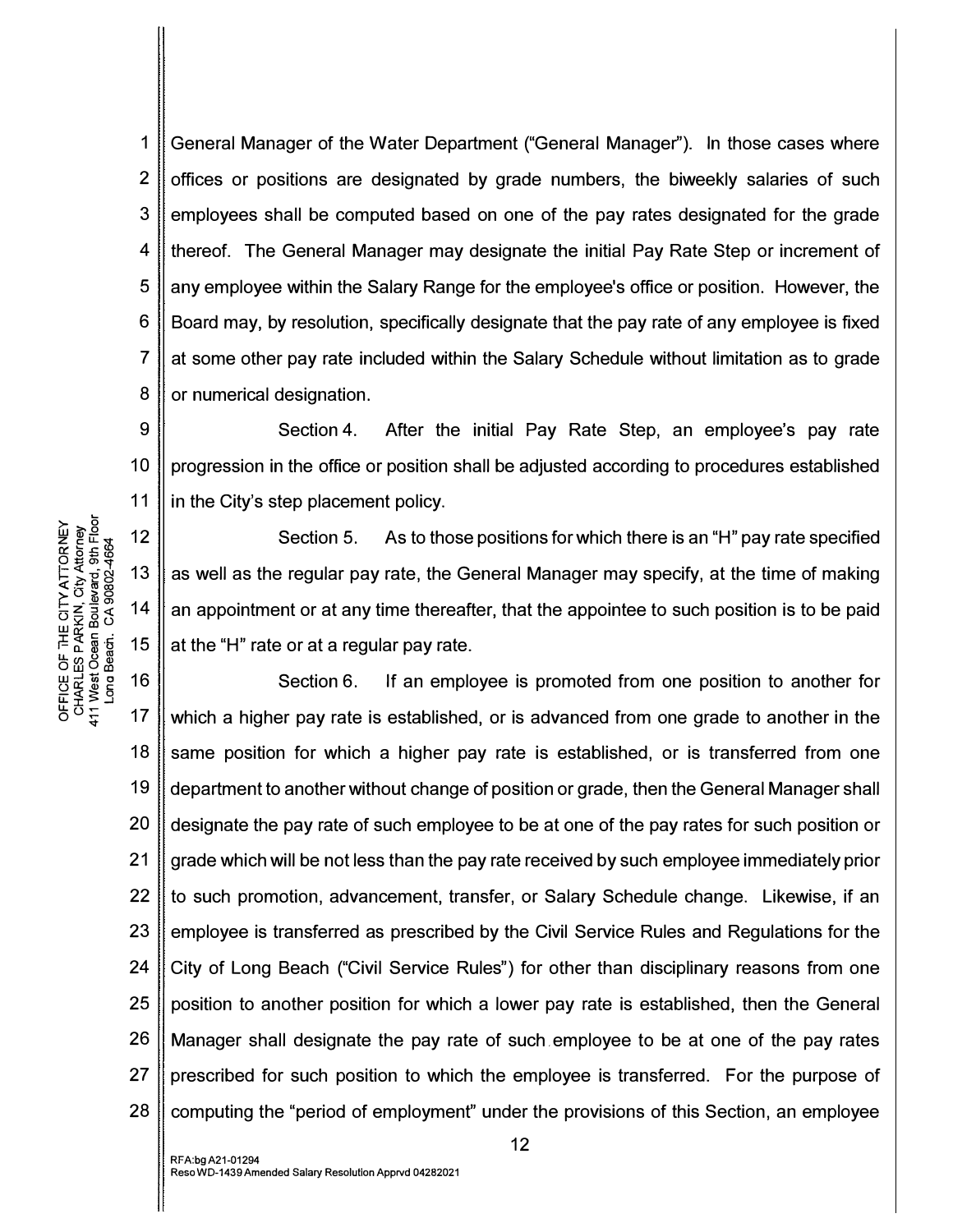1 2 3 4 of the Water Department who has been reinstated to his/her former position pursuant to the provisions of Section 52 of the Civil Service Rules shall be considered as having been in the continuous service of the Water Department during the period said employee shall have served in the Armed Forces.

5 6 7 8 9 10 11 12 13 14 15 16 17 18 19 20 Section 7. A. The provisions of this Resolution relating to assignment of employees to Pay Rate Steps and to pay step advancement shall not apply to employees in offices or positions which have been assigned to Salary Range Number EOO or BOO. The level of compensation of employees in such offices or positions shall be determined on a merit basis, and said employees shall be initially placed by the General Manager at a level of compensation within Salary Range Number EOO or BOO which has been designated by this Resolution for said employee's office or position. After the employee has been initially placed at a level of compensation within the Salary Range Number EOO or BOO, the General Manager shall have the sole and exclusive discretion to increase or decrease the employee's level of compensation within Salary Range Number EOO or BOO for the employee's office or position which the General Manager shall determine to be the proper level of compensation as merited by the performance and demonstrated ability of said employee through an evaluation process provided, however, that the total of all percentage increases or decreases in compensation for any such employee shall not exceed seven percent (7%) during any fiscal year. Evaluation shall be no more than once in any six-month period.

21 22 23 24 25 26 27 B. In addition to and apart from any merit increase provided in subsection "A" above, each employee assigned to the Salary Range Number EOO shall be eligible to participate in and receive Individual Performance Incentive Compensation, the purpose of which is to compensate management employees for distinguished and outstanding performance for the periods for which Individual Performance Incentive Compensation is paid and in further anticipation of continued distinguished and outstanding performance in subsequent periods.

28

`ATTORNEY<br>City Attorney<br>ard, 9th Floor<br>9802-4664

HE CITY /<br>ARKIN, Ci<br>an Bouleve<br>n. CA 908

E OF TI<br>ILES PA<br>st Oceach<br>g Beach

 $E \times 3$  $\rho_{\Omega} \hat{z}$ 

At or near the commencement of the applicable fiscal year, an eligible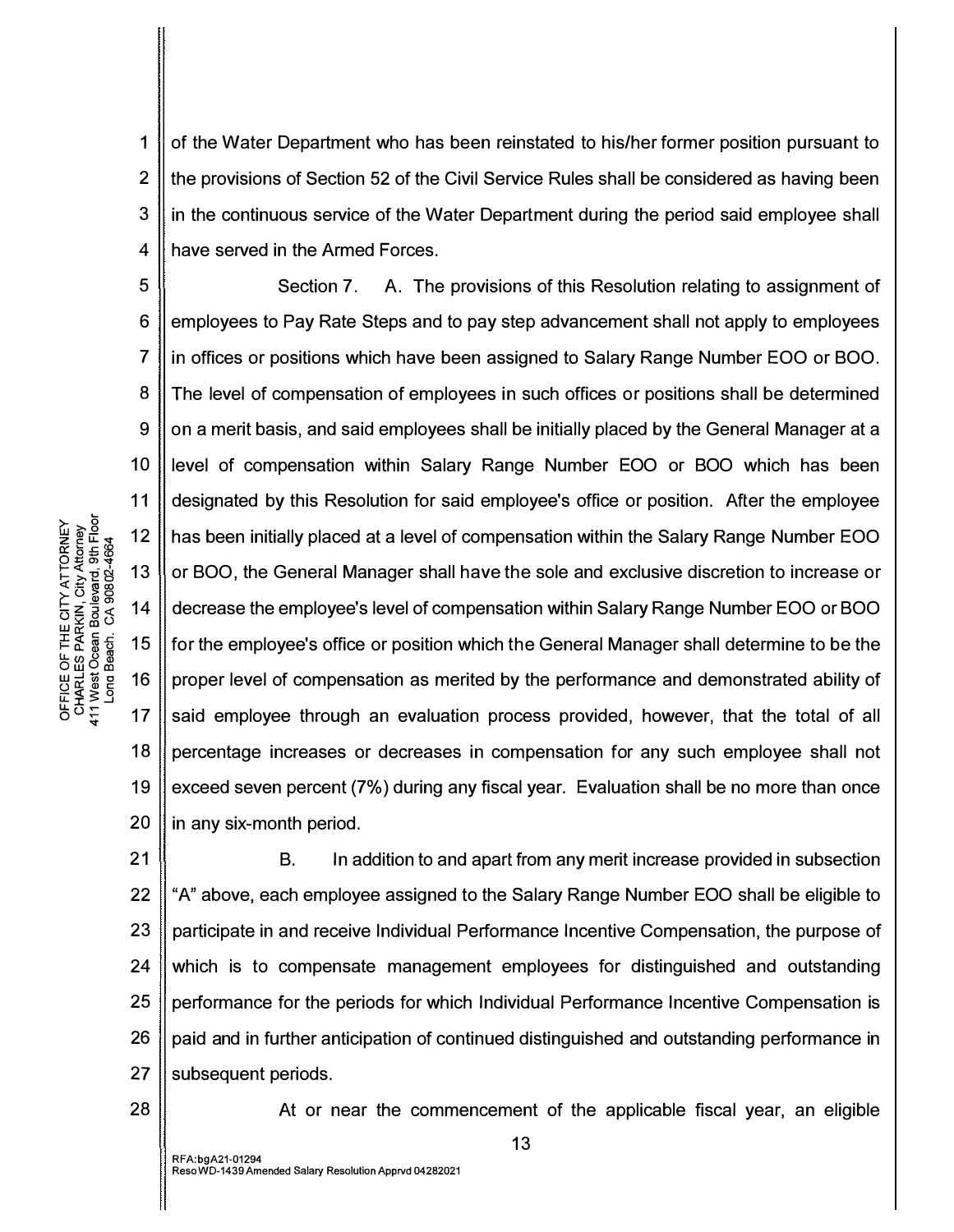1 2 3 4 5 6 7 8 employee and the General Manager shall develop and establish a written and approved performance plan for the employee which sets forth objectives or targeted results for the ensuing fiscal year or remaining portion thereof. Outstanding performance in the attainment of these objectives or distinguished performance in a specific project or program shall qualify the employee for Individual Performance Incentive Compensation. Such incentive compensation may be paid to any eligible employee in an amount not to exceed \$3,500.00 per fiscal year based upon the evaluation and determination by the General Manager of the employee's performance under the previously approved performance plan.

9 10 12 14 C. Employees with the Salary Range Number EOO are eligible to be granted executive leave by the General Manager, in accordance with and pursuant to the provisions of Section 4.10 of the City Personnel Ordinance. In addition to the five days granted to eligible employees in Section 4.10 of the City Personnel Ordinance, the General Manager may grant up to five additional days of executive leave per calendar year for employees with the Salary Range Number EOO.

15 16 17 18 19 Section 8. A. All salaries and wages in this Resolution shall be computed and payable in biweekly installments, and such installments shall be paid every other Friday in accordance with and in continuation of the schedule of biweekly pay periods and paydays established and commenced by the City Council of the City of Long Beach ("City Council").

20 21 22 23 24 B. The compensation for all Water Department employees shall be as prescribed and expressed herein on a per-hour rate basis. The amount of the biweekly installment shall be computed by multiplying the employee's pay rate per hour by the number of hours or fraction of hours for which pay is actually due. The hourly pay rate shall include any additional compensation applicable.

25 26 27 C. When an employee is absent for any reason other than one of the permitted absences authorized by Section 1.06 of the City Personnel Ordinance, the employee is not entitled to receive the full amount of his/her installment of pay for the biweekly pay period during which said absence occurred. The amount of pay that the

ATTORNEY<br>;ity Attorney<br>ard, 9th Floor<br>802-4664

11

13

< <u>5</u><br>≻ 5 <u>®</u><br>⊢ – ≞ 6 ≣ <u>ਲੱ</u>ਲ ਕੁ<br>ਸ਼ੁਲਾ<br>ਛੋਲ ਭੂਪ

OFFICE OF TH<br>CHARLES PAF<br>411 West Ocean<br>Long Beach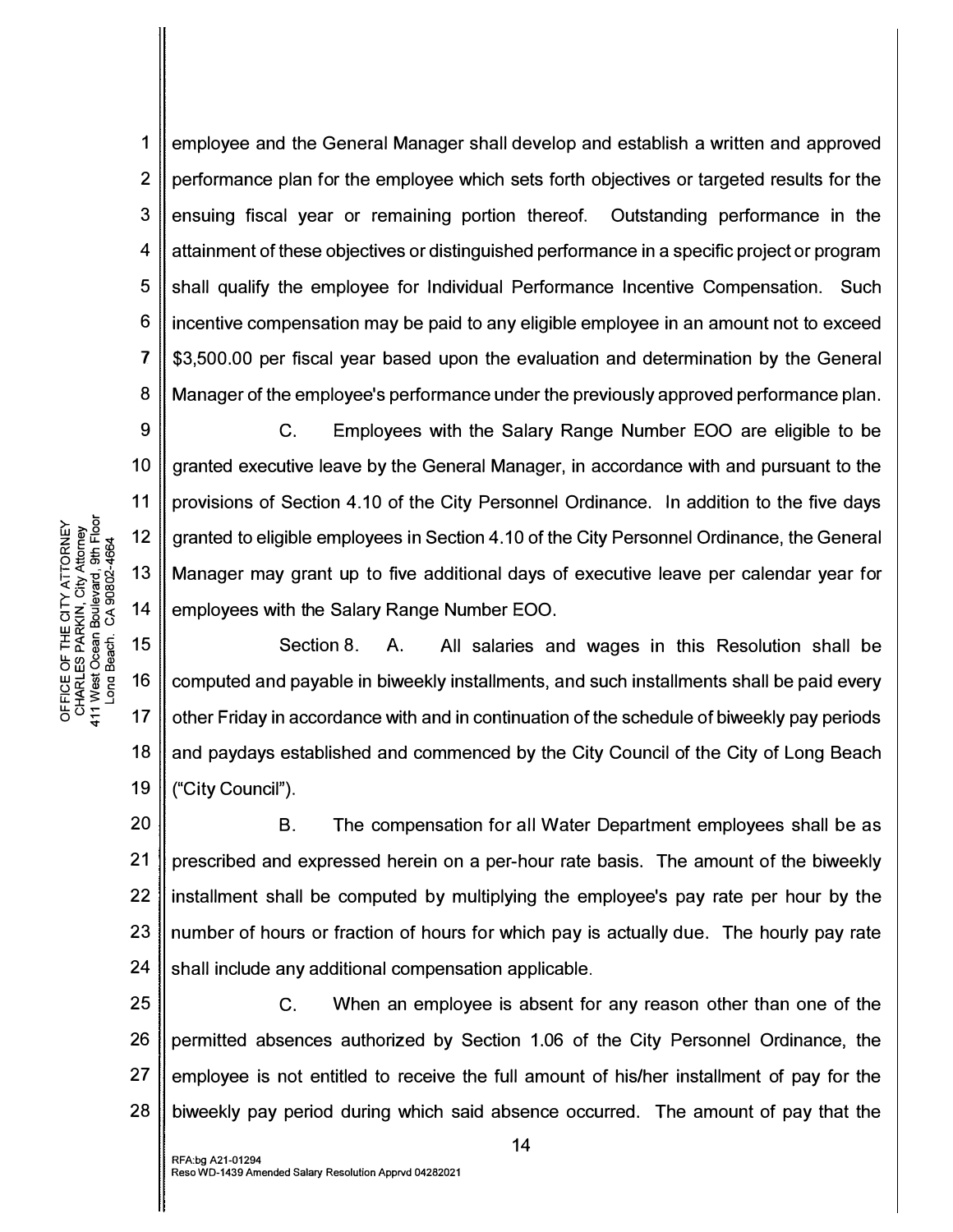1 2 3 employee shall receive for such pay period shall be computed by multiplying the employee's applicable hourly pay rate by the number of hours or fraction of hours for which pay is actually due.

4 5 6 7 8 Section 9. Every employee of the Water Department shall perform such duties as are indicated by the title of his/her office or position and as are usually incident to such office or position and those that are assigned by his/her immediate supervisor, and such duties shall be performed in aid of the proper and efficient administration of the Water Department.

9 10 11 Section 10. The designation of certain positions in the schedule of positions contained herein and the designation of grades within a specified classification are made for the purpose of classifying such position according to the degree of responsibility and character of the duties required by such positions solely and only to the end that salary schedules for such positions will reflect the differences in the responsibilities and duties attached to positions of the same classification. The characterization of positions by said terms is hereby declared to have no other purpose or effect and shall not in any manner change or alter the classification of employees holding such positions.

18 19 20 21 22 23 24 Section 11. A. An employee temporarily assigned to perform duties not ordinarily attached to his/her position for the purpose of training and development pursuant to Section 63(3) of the Civil Service Rules shall be compensated at the pay rate fixed by the City Salary Resolution and the Salary Schedule for the position involving the duties to which temporary assignment has been made and at the step most closely approximating the pay rate of the employee immediately prior to the temporary assignment provided that in no event shall the pay rate for the temporary assignment exceed the employee's pay rate immediately prior to the temporary assignment.

25 26 27 28 B. An employee temporarily assigned to perform duties not ordinarily attached to his/her position for the purpose of rehabilitation or recovery from a medical condition that has been certified by the City Health Officer, pursuant to Section 63(5) of the Civil Service Rules, shall be compensated at the pay rate fixed by the City Salary

NEVER<br> *Attorney*<br> *City Attorney*<br> *City Attorney*<br> *Some 13*<br> *Some 13*  $\Sigma = \frac{3}{2} \times \frac{3}{2}$  $\frac{2}{3}$   $\frac{3}{3}$   $\frac{3}{3}$   $\frac{3}{3}$   $\frac{3}{4}$   $\frac{3}{4}$   $\frac{3}{4}$   $\frac{3}{4}$   $\frac{3}{4}$   $\frac{3}{4}$   $\frac{3}{4}$   $\frac{3}{4}$   $\frac{3}{4}$   $\frac{3}{4}$   $\frac{3}{4}$   $\frac{3}{4}$   $\frac{3}{4}$   $\frac{3}{4}$   $\frac{3}{4}$   $\frac{3}{4}$   $\frac{3}{4}$   $\frac{3}{4}$  **⊨& <sub>ថី 5</sub> 15**<br>២៣១២<br>២៣ w-'1il c 16 oO:::<Dc:  $\Xi\bar{\Xi}\gtrapprox 2$  $\overline{6}$   $\overline{4}$   $\overline{4}$  17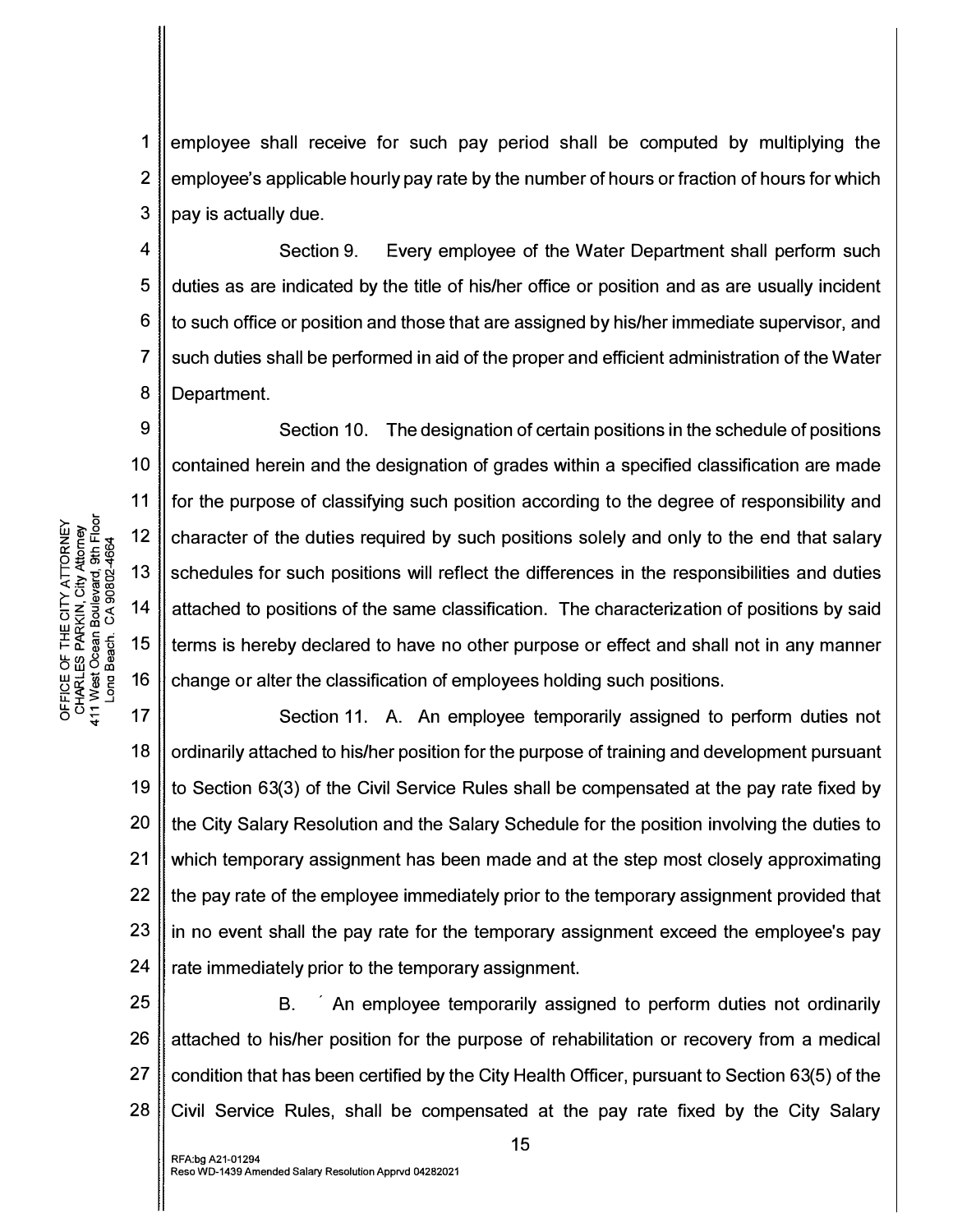1 2 3 4 5 Resolution and the Salary Schedule for the position involving the duties to which temporary assignment has been made and at the step most closely approximating the pay rate of the employee immediately prior to the temporary assignment provided that in no event shall the pay rate for the temporary assignment exceed the employee's pay rate immediately prior to the temporary assignment.

6 7 8 9 10 C. An employee temporarily assigned to perform duties not ordinarily attached to his/her position pursuant to Sections 63 (3) or 63 (5) of the Civil Service Rules, which temporary assignment results in a lower hourly pay rate, may be Y-rated (pay rate frozen) until such time as the top step of the employee's new position is equal to or surpasses the employee's Y-rate.

D. The Y-rate shall apply to employees in the positions designated by the General Manager and will continue to be Y-rated until such time as the top step of the employee's new position is equal to or surpasses the employee's Y-rate.

18 19 20 Section 12. A. In addition to the number of offices and positions created herein in the various offices, departments, bureaus, and divisions of the Water Department, there are hereby created and established an additional number of each of said offices and positions equal to the number herein specifically created, and the Salary Range Numbers and Salary Schedules for such additional positions shall be the same as the Salary Range Numbers and Salary Schedules for the positions of the same title which are created and established herein.

21 22 23 24 25 26 27 28 B. There are hereby created and established in the Water Department the following seven (7) bureaus which shall be responsible to the General Manager: (I) Water and Sewer Field Operations, (II) Water Quality and Process, (Ill) Engineering, (IV) Water Resources, (V) Finance (VI) Administration, and (VII) Government and Public Affairs. Each of the bureaus shall be respectively under the immediate supervision and control of the head of that bureau. In addition, the General Manager may appoint positions including, but not limited, to Assistant General Manager, Assistant to the General Manager; Deputy General Manager - Operations, Deputy General Manager - Business; Deputy

 $\overset{\sim}{\Xi}$   $\overset{\sim}{\Xi}$  $\overset{\sim}{\Xi}$   $\overset{\sim}{\Xi}$   $\overset{\sim}{\Xi}$  12  $0.5288$ p = 0 न<br>E = 0 13 AT<br>- City<br>- City<br>- 10002<br>- PC  $\frac{2}{10}$   $\frac{2}{10}$   $\frac{3}{10}$   $\frac{3}{10}$   $\frac{3}{10}$   $\frac{3}{10}$   $\frac{3}{10}$   $\frac{3}{10}$   $\frac{3}{10}$   $\frac{3}{10}$   $\frac{3}{10}$   $\frac{3}{10}$   $\frac{3}{10}$   $\frac{3}{10}$   $\frac{3}{10}$   $\frac{3}{10}$   $\frac{3}{10}$   $\frac{3}{10}$   $\frac{3}{10}$   $\frac{3}{10}$  I O:: c: · I- ii: ttl -5 15 u..oo8m o w <sup>O</sup> ca UUUU 16<br>UHRU 3 0<br>UHRU 3 0<br>C<br>C 4 17

11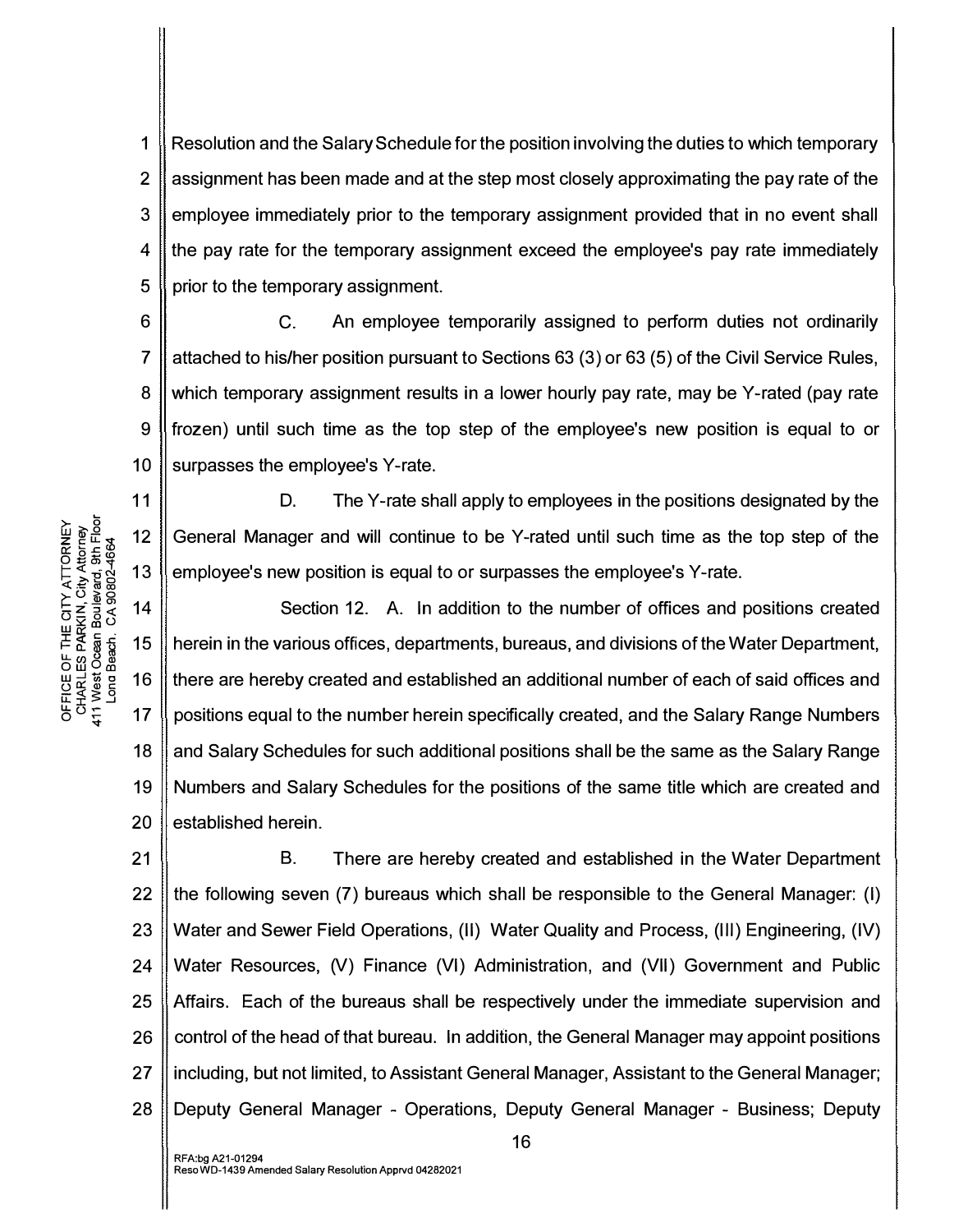$\mathbf 1$ General Manager – Engineering: Special Projects Officer, Executive Assistant to the Board  $\overline{2}$ of Water Commissioners, and Executive Assistant to the General Manager. The General 3 Manager may appoint the following positions under each bureau:

 $\overline{\mathbf{4}}$  $\mathbf{1}$ . Water and Sewer Field Operations: Director of Operations; 5 Director of Water and Sewer Field Operations; Manager of Water Construction; Manager 6 of Water Services; Manager of Sewer Operations; Manager of Support Services; and  $\overline{7}$ Procurement and Warehouse Officer.

8  $\overline{2}$ Water Quality and Process: Director of Operations; Director of 9 Water Quality and Process; Manager of Water Treatment; Manager, Water Quality; Manager, Water Quality and Process; Manager, Water Process; ;  $10$ 

 $11$  $3<sub>1</sub>$ Engineering: Director of Engineering ; Manager, Engineering;  $12$ Manager, Business Development; Construction Services Officer, and Division Engineer;

13  $4.$ Water Resources: Director of Water Resources; Director of Planning and Water Conservation; Manager, Water Resources; Manager, Planning. 14

15  $5<sub>1</sub>$ Finance: Director of Finance; Manager, Finance; Manager, 16 Budget and Rates; and Accounting Officer.

 $17$  $6.$ Administration: **Director** Administration. of Manager. 18 Administration, Administrative Officer - Water; Manager, Information Services; Network 19 Administrator; and Manager, Security and Emergency Preparedness.; and

20  $7<sub>1</sub>$ Government and Public Affairs: Director of Government and  $21$ Public Affairs; and Manager, Government and Public Affairs; and Public Information 22 Officer.

23 Section 13. In accordance with City Charter Section 1403(3), the Board's 24 plan of succession is modified whereby the Assistant General Manager shall perform the 25 duties of the General Manager in the temporary absence of the General Manager, and the 26 Assistant General Manager - Operations will perform the duties of the General Manager in 27 the temporary absence of both the Assistant General Manager and the General Manager, 28 and whereby the Board will appoint a Manager as Acting General Manager in the

 $17$ 

OFFICE OF THE CITY ATTORNEY<br>CHARLES PARKIN, City Attorney<br>411 West Ocean Boulevard, 9th Floor<br>Long Beach. CA 90802-4664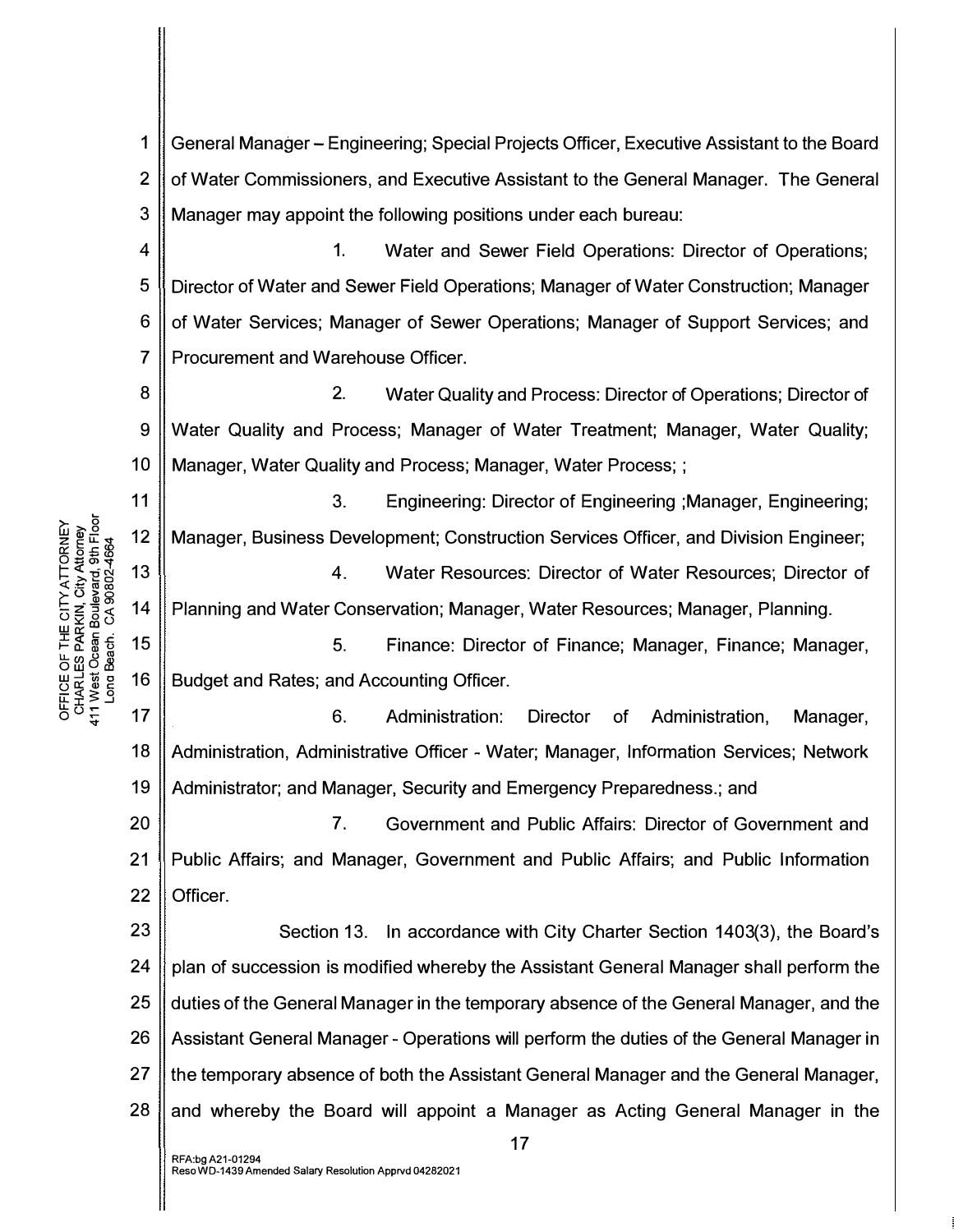1 2 3 4 temporary absence of the General Manager, the Assistant General Manager and the Assistant General Manager - Operations. In the case of such absence and during the time that the employee is performing the duties of General Manager, the employee shall not be entitled to receive the compensation of the General Manager.

However, if there is a permanent vacancy in the position of Assistant General Manager, Assistant General Manager - Operations, bureau head, or division head due to any reason such as retirement, resignation, or termination, then the General Manager may assign an employee to perform as Acting Assistant General Manager, Acting Assistant General Manager - Operations, acting bureau head, or acting division head. During the time that the employee has been so assigned by the General Manager, then the employee shall be entitled to receive the compensation established in this Resolution or in the City Salary Resolution for the office or position to which that employee is assigned. If there is a permanent vacancy in the position of General Manager, then the Board may assign an employee to perform as Acting General Manager and that employee shall be entitled to receive the compensation established in this Resolution for the position of General Manager.

17 18 19 20 21 22 23 24 25 26 27 28 Section 14. When an employee classified in one of the following positions is assigned to perform and does perform the occupational skill described in the column hereof designated "Skill", said employee shall be paid on a per diem, hourly rate or onetime payment (bonus) basis, as indicated herein, the amount of additional compensation set forth in the column designated "Additional Compensation" opposite the described skill. The additional compensation shall be paid to the employee at an hourly rate only if said employee is assigned to regularly perform said occupational skill on a daily basis. If an employee is not regularly assigned to perform said occupational skill on a daily basis, then the additional compensation shall be paid at a per diem rate, and said per diem skill pay shall be paid only for each work day that the employee actually performs said occupational skill, and the employee is not entitled to receive and shall not be paid per diem skill pay for any date that the employee does not work or is absent from work on a permitted absence.

5

6

7

8

9

10

11

12

13

14

15

16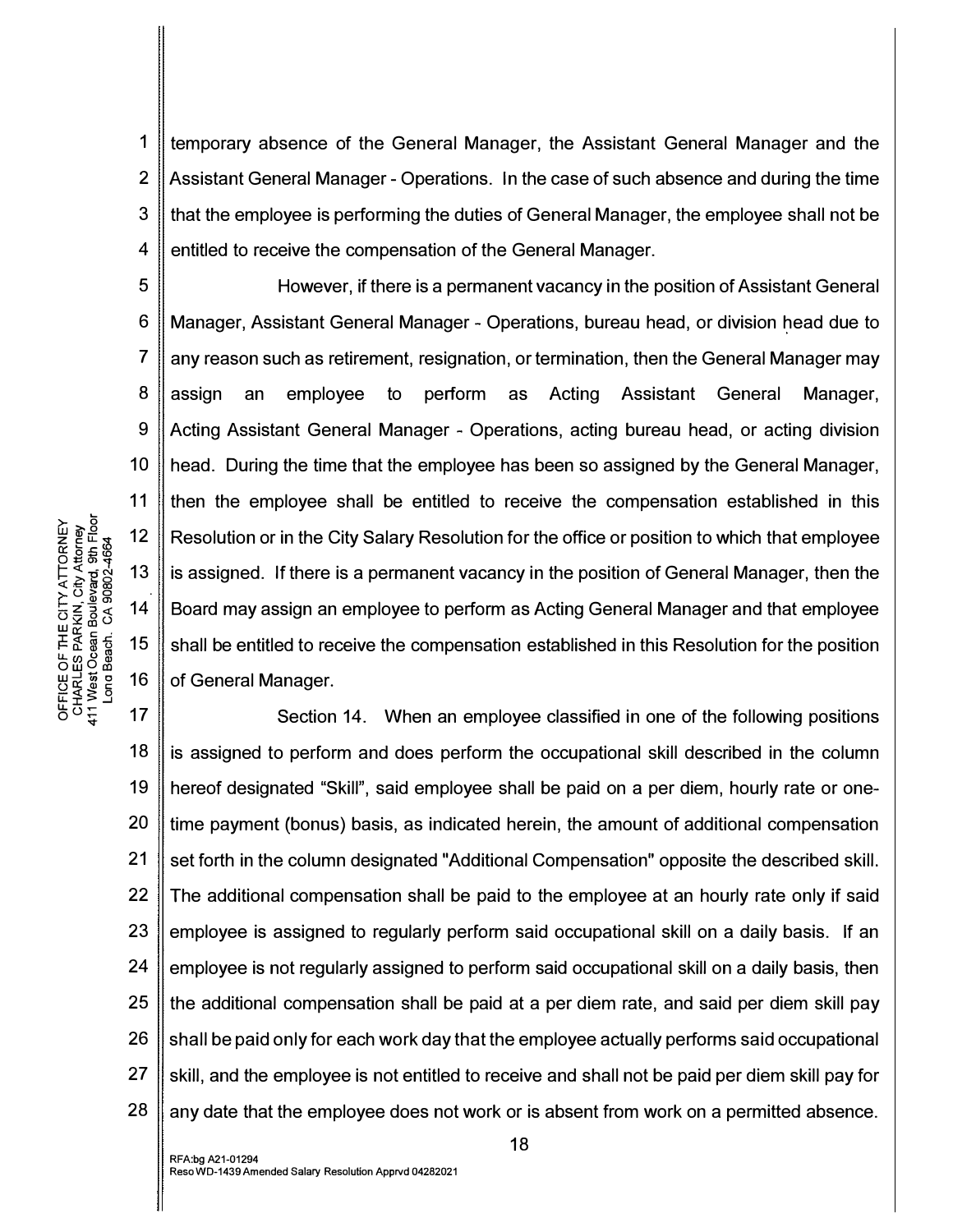1 2 3 4 For purposes of this Section, any employee in a non-career position shall receive skill pay in the same manner as prescribed for a comparable employee in the classified career service and need not be specifically designated in the following table(s) unless there is no comparable classified position.

5 6 7 8 The following skills, as determined by the General Manager or Assistant General Manager shall be effective on the date on which this Resolution is approved by the City Council, unless otherwise duly noted within this Resolution or superseded by MOU provisions:

## Possession of a Grade II Water Distribution Operator Certificate (Issued by the State of California)

| Water Utility Mechanic I-II; Water Treatment Operator I; Senior<br>   Equipment Operator                                                                                                      | \$2.20/hr |
|-----------------------------------------------------------------------------------------------------------------------------------------------------------------------------------------------|-----------|
| Construction Inspector I-II; Principal Construction Inspector;<br>   Customer Service Representative I-III; Water Communications<br>  Center Supervisor; Water Communications Dispatcher I-II | \$0,20/hr |

## Possession of a Grade Ill Water Distribution Operator Certificate (Issued by the State of California)

| 17     | Water Utility Mechanic I-II; Water Treatment Operator I; Senior<br><b>Equipment Operator</b>                                  | \$2.48/hr |
|--------|-------------------------------------------------------------------------------------------------------------------------------|-----------|
| 18     |                                                                                                                               |           |
| 19     | Water Utility Mechanic III; Water Treatment Operator II                                                                       | \$0.28/hr |
| 20     | <b>Water Utility Supervisor I-II</b>                                                                                          | \$0.25/hr |
| 21     | Construction Inspector I-II; Principal Construction Inspector;                                                                |           |
| 22     | <b>Customer Service Representative I-III; Water Communications</b><br>Center Supervisor; Water Communications Dispatcher I-II | \$0.35/hr |
| 23     |                                                                                                                               |           |
| 24     |                                                                                                                               |           |
| 25     |                                                                                                                               |           |
| $\sim$ | Possession of a Grade IV Water Distribution Operator Certificate                                                              |           |

(Issued by the Slate of California)

27 28 Water Utility Mechanic I-II; Water Treatment Operator I; Senior Equipment Operator \$2.75/hr

19

9

10

11

12

13

14

15

 $16|$ 

26

 $\rho$   $\approx$   $\pm$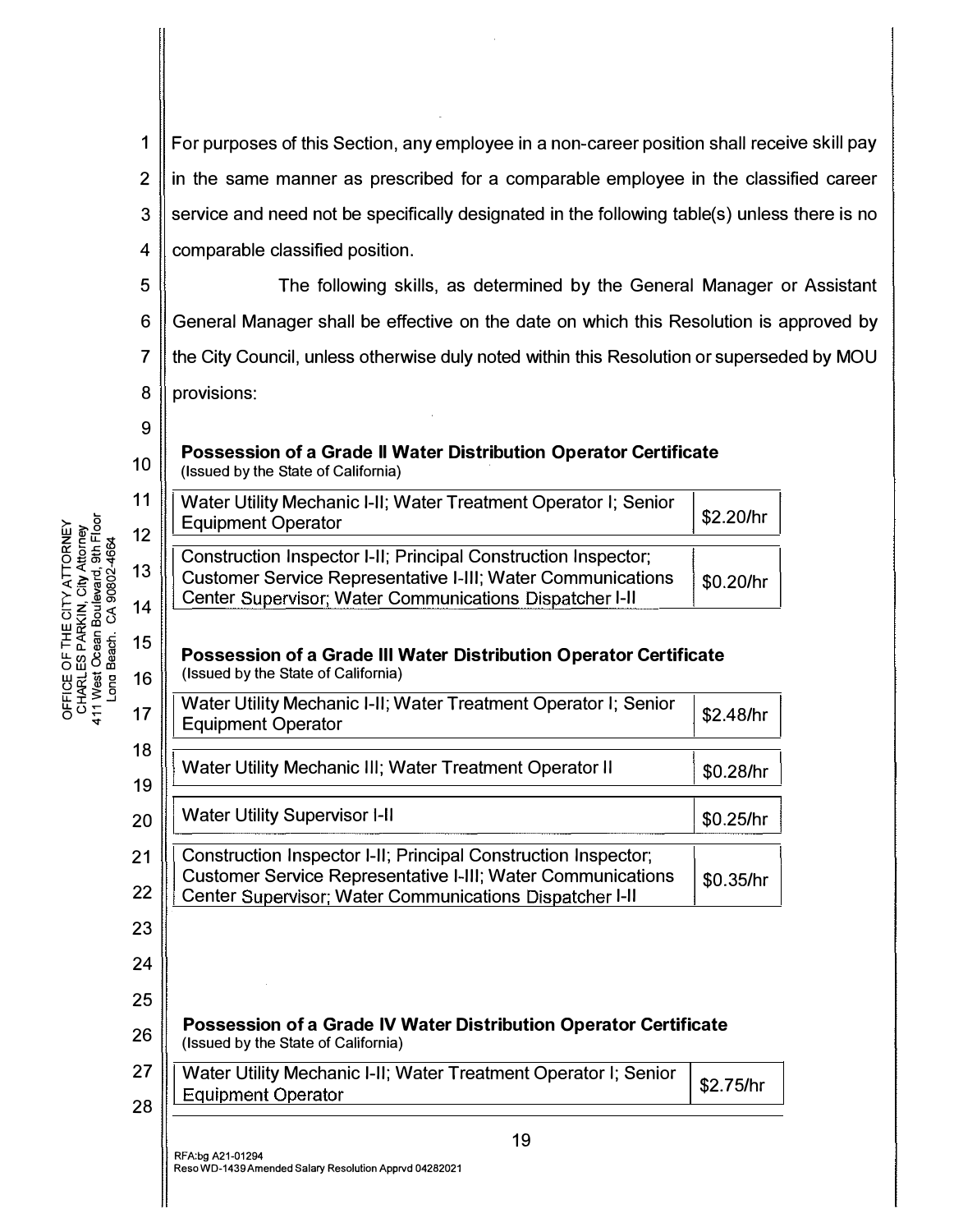| 1                   | Water Utility Mechanic III; Water Treatment Operator II                                                                                                                                         | \$0.55/hr |
|---------------------|-------------------------------------------------------------------------------------------------------------------------------------------------------------------------------------------------|-----------|
| $\overline{2}$<br>3 | <b>Water Utility Supervisor I-II</b>                                                                                                                                                            | \$0.50/hr |
| 4                   | <b>Water Treatment Operator III-IV</b>                                                                                                                                                          | \$0.28/hr |
| 5                   | <b>Water Treatment Supervisor I-II</b>                                                                                                                                                          | \$0.25/hr |
| 6<br>7<br>8         | Construction Inspector I-II; Principal Construction Inspector;<br><b>Customer Service Representative I-III; Water Communications</b><br>Center Supervisor; Water Communications Dispatcher I-II | \$0.45/hr |
| 9<br>10             | Possession of a Grade V Water Distribution Operator Certificate<br>(Issued by the State of California)                                                                                          |           |
| 11                  | Water Utility Mechanic I-II; Water Treatment Operator I; Senior<br><b>Equipment Operator</b>                                                                                                    | \$3.03/hr |
| 12                  | Water Utility Mechanic III; Water Treatment Operator II                                                                                                                                         | \$0.83/hr |
| 13<br>14            | <b>Water Utility Supervisor I-II</b>                                                                                                                                                            | \$0.75/hr |
| 15                  | <b>Water Treatment Operator III-IV</b>                                                                                                                                                          | \$0.55/hr |
| 16                  | <b>Water Treatment Supervisor I-II</b>                                                                                                                                                          | \$0.50/hr |
| 17<br>18            | Construction Inspector I-II; Principal Construction Inspector;<br><b>Customer Service Representative I-III; Water Communications</b><br>Center Supervisor; Water Communications Dispatcher I-II | \$0.60/hr |
| 19<br>20            | <b>Possession of a Grade I Water Treatment Certificate</b><br>(Issued by the State of California)                                                                                               |           |
| 21<br>22            | Water Utility Mechanic I-III; Senior Equipment Mechanic;<br>Electrician                                                                                                                         | \$0.22/hr |
| 23                  | Water Utility Supervisor I-II; Laboratory Analyst I-III; Laboratory<br><b>Assistant I-III</b>                                                                                                   | \$0.20/hr |
| 24                  |                                                                                                                                                                                                 |           |
| 25                  |                                                                                                                                                                                                 |           |
| 26                  | <b>Possession of a Grade II Water Treatment Certificate</b><br>(Issued by the State of California)                                                                                              |           |
| 27<br>28            | Water Utility Mechanic I-III; Senior Equipment Mechanic; Water<br><b>Treatment Operator I; Electrician</b>                                                                                      | \$0.39/hr |
|                     | 20                                                                                                                                                                                              |           |
|                     | RFA:bg A21-01294<br>Reso WD-1439 Amended Salary Resolution Apprvd 04282021                                                                                                                      |           |

 $\vert$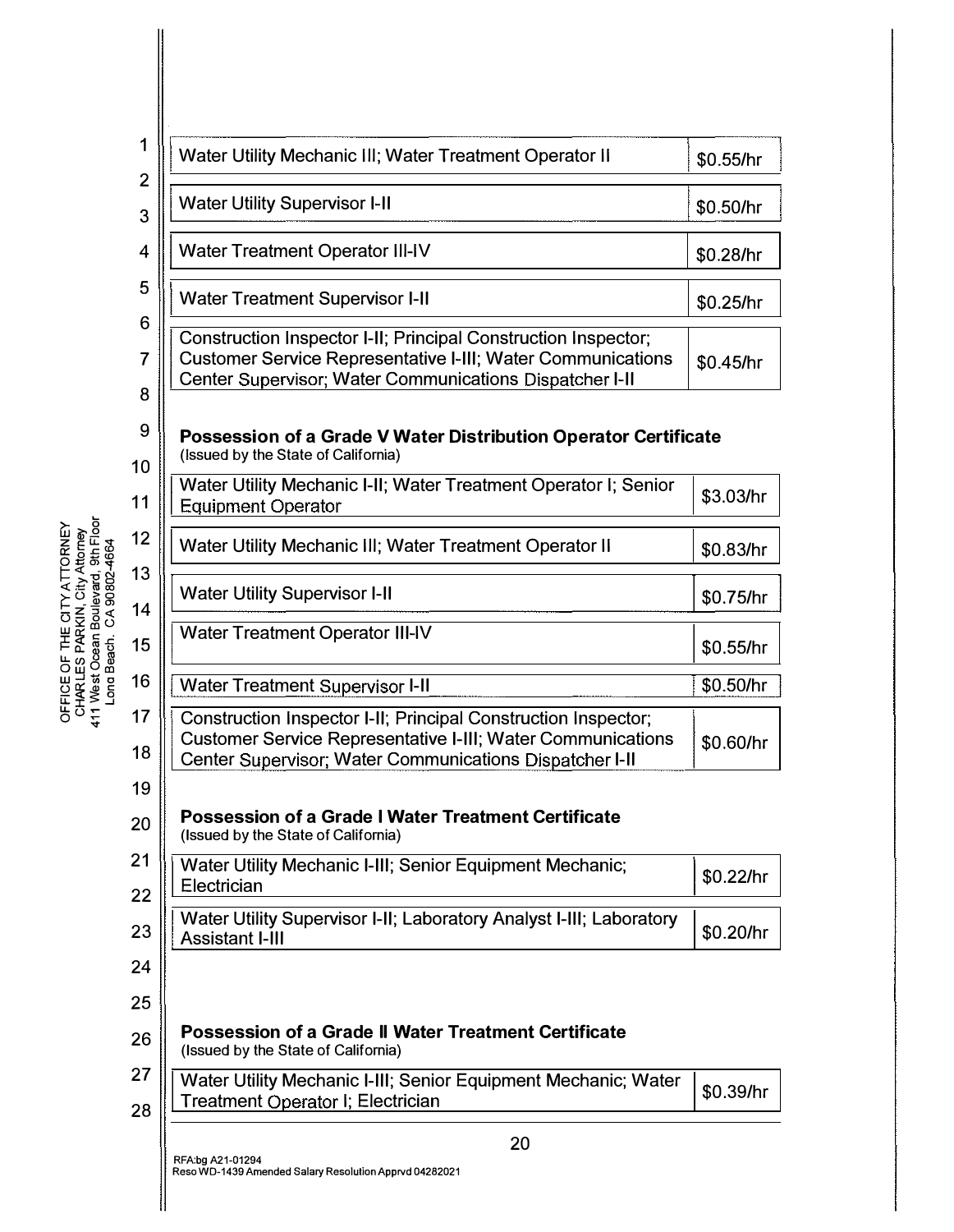| Water Utility Supervisor I-II; Laboratory Analyst I-III; Laboratory<br><b>Assistant I-III</b>                                                                                     | \$0.35/hr |
|-----------------------------------------------------------------------------------------------------------------------------------------------------------------------------------|-----------|
| <b>Possession of a Grade III Water Treatment Certificate</b><br>(Issued by the State of California)                                                                               |           |
| <b>Water Treatment Operator I-II</b>                                                                                                                                              | \$0.50/hr |
|                                                                                                                                                                                   |           |
| <b>Possession of a Grade IV Water Treatment Certificate</b><br>(Issued by the State of California)                                                                                |           |
| <b>Water Treatment Operator I-III</b>                                                                                                                                             | \$0.66/hr |
|                                                                                                                                                                                   |           |
| <b>Possession of a Grade V Water Treatment Certificate</b><br>(Issued by the State of California)                                                                                 |           |
| <b>Water Treatment Operator IV</b>                                                                                                                                                | \$0.83/hr |
| <b>Water Treatment Supervisor I-II</b>                                                                                                                                            | \$0.75/hr |
|                                                                                                                                                                                   |           |
| Possession of a Grade I California Water Environment Association Collection<br><b>System Management (CWEACSM) Certificate</b>                                                     |           |
| Water Utility Mechanic I-III; Senior Equipment Operator; Water<br><b>Treatment Operator I-IV</b>                                                                                  | \$0.22/hr |
| Construction Inspector I-II; Principal Construction Inspector;<br><b>Customer Service Representative I-III; Water Utility Supervisor</b><br>I-II; Water Treatment Supervisor I-II | \$0.20/hr |
| Possession of a Grade II California Water Environment Association Collection<br><b>System Management (CWEACSM) Certificate</b>                                                    |           |
| Water Utility Mechanic I-III; Senior Equipment Operator; Water<br><b>Treatment Operator I-IV</b>                                                                                  | \$0.39/hr |
| Construction Inspector I-II; Principal Construction Inspector;<br>Customer Service Representative I-III; Water Utility Supervisor<br>I-II; Water Treatment Supervisor I-II        | \$0.35/hr |
|                                                                                                                                                                                   |           |
| Possession of a Grade III California Water Environment Association Collection<br><b>System Management (CWEACSM) Certificate</b>                                                   |           |
| Water Utility Mechanic I-III; Senior Equipment Operator; Water<br>Treatment Operator I-IV                                                                                         | \$0.50/hr |

 $\hat{\boldsymbol{\theta}}$ 

o<br>CH<br>20 <del>1</del><br>EE 3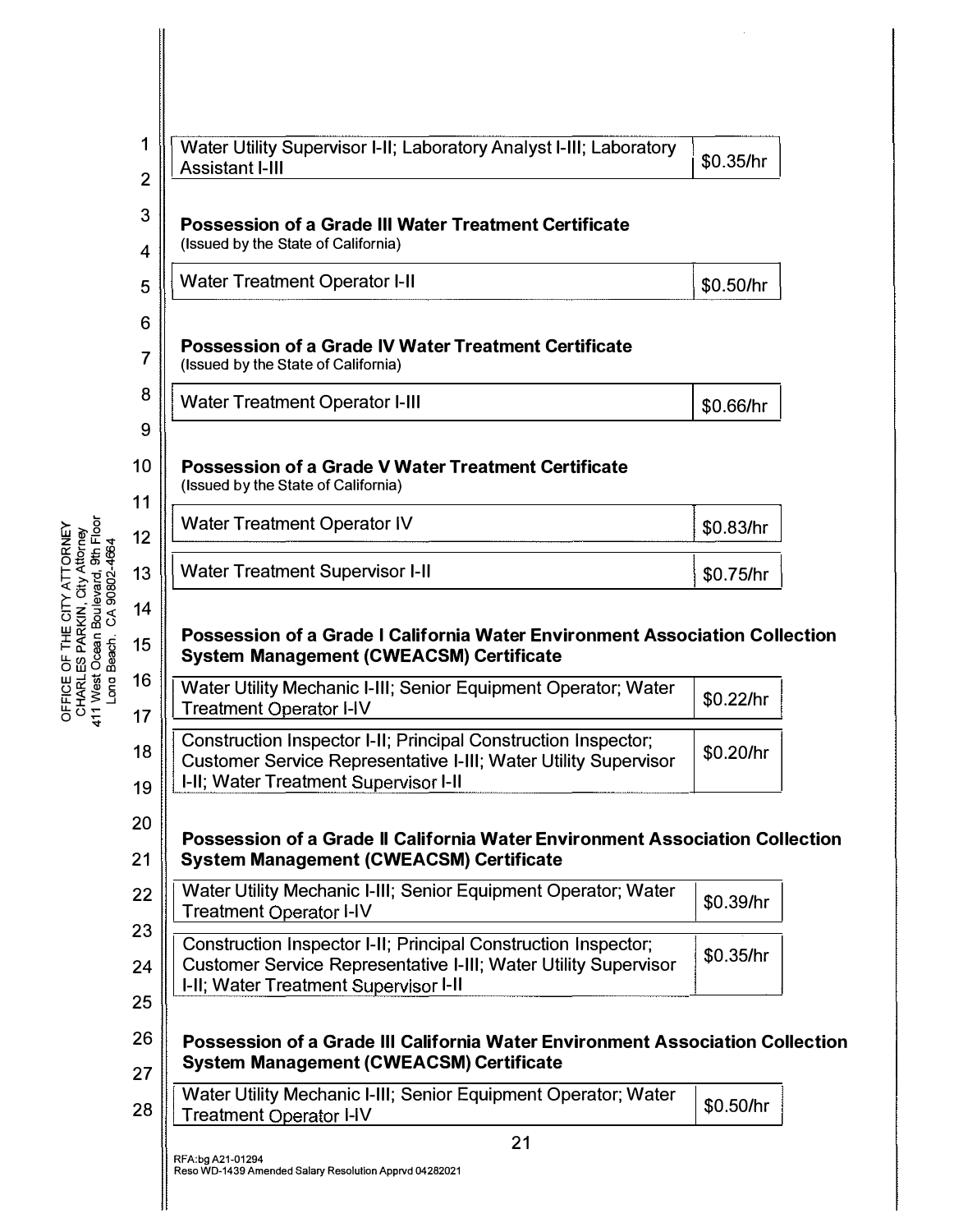| OFFICE OF THE CITY ATTORNEY<br>CHARLES PARKIN, City Attorney<br>411 West Ocean Boulevard, 9th Floor<br>CA90802-4664<br>Long Beach. | 1<br>$\overline{2}$<br>3<br>4<br>5<br>6<br>7<br>8<br>9<br>10<br>11<br>12<br>13<br>14<br>15<br>16 | Construction Inspector I-II; Principal Construction Inspector;<br>Customer Service Representative I-III; Water Utility Supervisor<br>I-II; Water Treatment Supervisor I-II<br>Possession of a Grade IV California Water Environment Association Collection<br><b>System Management (CWEACSM) Certificate</b><br>Water Utility Mechanic I-III; Senior Equipment Operator; Water<br><b>Treatment Operator I-IV</b><br>Construction Inspector I-II; Principal Construction Inspector;<br><b>Customer Service Representative I-III; Water Utility Supervisor</b><br>I-II; Water Treatment Supervisor I-II<br>When Regularly Assigned to and Performing Duties that Require the Skill of<br><b>Operating Heavy Equipment</b><br><b>Water Utility Mechanic II-III</b><br>Possession of a National Institute for Automotive Service Excellence American<br><b>College Testing (ASE) - Automobile Technician Certificate of Completion</b> | 1 Series  | \$0.45/hr<br>\$0.66/hr<br>\$0.60/hr<br>\$2.70/hr<br>3 Series | 6 Series |
|------------------------------------------------------------------------------------------------------------------------------------|--------------------------------------------------------------------------------------------------|------------------------------------------------------------------------------------------------------------------------------------------------------------------------------------------------------------------------------------------------------------------------------------------------------------------------------------------------------------------------------------------------------------------------------------------------------------------------------------------------------------------------------------------------------------------------------------------------------------------------------------------------------------------------------------------------------------------------------------------------------------------------------------------------------------------------------------------------------------------------------------------------------------------------------------|-----------|--------------------------------------------------------------|----------|
|                                                                                                                                    |                                                                                                  |                                                                                                                                                                                                                                                                                                                                                                                                                                                                                                                                                                                                                                                                                                                                                                                                                                                                                                                                    |           |                                                              |          |
|                                                                                                                                    |                                                                                                  |                                                                                                                                                                                                                                                                                                                                                                                                                                                                                                                                                                                                                                                                                                                                                                                                                                                                                                                                    |           |                                                              |          |
|                                                                                                                                    |                                                                                                  |                                                                                                                                                                                                                                                                                                                                                                                                                                                                                                                                                                                                                                                                                                                                                                                                                                                                                                                                    |           |                                                              |          |
|                                                                                                                                    |                                                                                                  |                                                                                                                                                                                                                                                                                                                                                                                                                                                                                                                                                                                                                                                                                                                                                                                                                                                                                                                                    |           |                                                              |          |
|                                                                                                                                    |                                                                                                  |                                                                                                                                                                                                                                                                                                                                                                                                                                                                                                                                                                                                                                                                                                                                                                                                                                                                                                                                    |           |                                                              |          |
|                                                                                                                                    |                                                                                                  |                                                                                                                                                                                                                                                                                                                                                                                                                                                                                                                                                                                                                                                                                                                                                                                                                                                                                                                                    |           |                                                              |          |
|                                                                                                                                    |                                                                                                  |                                                                                                                                                                                                                                                                                                                                                                                                                                                                                                                                                                                                                                                                                                                                                                                                                                                                                                                                    |           |                                                              |          |
|                                                                                                                                    |                                                                                                  |                                                                                                                                                                                                                                                                                                                                                                                                                                                                                                                                                                                                                                                                                                                                                                                                                                                                                                                                    |           |                                                              |          |
|                                                                                                                                    |                                                                                                  | <b>Equipment Mechanic I-II</b>                                                                                                                                                                                                                                                                                                                                                                                                                                                                                                                                                                                                                                                                                                                                                                                                                                                                                                     | \$0.22    | \$0.39                                                       | \$0.50   |
|                                                                                                                                    | 17                                                                                               | Fleet Services Supervisor; Garage Supervisor I-II                                                                                                                                                                                                                                                                                                                                                                                                                                                                                                                                                                                                                                                                                                                                                                                                                                                                                  | \$0.20    | \$0.35                                                       | \$0.45   |
|                                                                                                                                    | 18                                                                                               |                                                                                                                                                                                                                                                                                                                                                                                                                                                                                                                                                                                                                                                                                                                                                                                                                                                                                                                                    |           |                                                              |          |
|                                                                                                                                    | 19                                                                                               | Possession of a National Institute for Automotive Service Excellence American                                                                                                                                                                                                                                                                                                                                                                                                                                                                                                                                                                                                                                                                                                                                                                                                                                                      |           |                                                              |          |
|                                                                                                                                    | 20                                                                                               | College Testing (ASE) - Light Vehicle Compressed Natural Gas with 1 Series                                                                                                                                                                                                                                                                                                                                                                                                                                                                                                                                                                                                                                                                                                                                                                                                                                                         |           |                                                              |          |
|                                                                                                                                    | 21                                                                                               | <b>Equipment Mechanic I-II</b>                                                                                                                                                                                                                                                                                                                                                                                                                                                                                                                                                                                                                                                                                                                                                                                                                                                                                                     |           | \$0.22/hr                                                    |          |
|                                                                                                                                    | 22                                                                                               | Fleet Services Supervisor; Garage Supervisor I-II                                                                                                                                                                                                                                                                                                                                                                                                                                                                                                                                                                                                                                                                                                                                                                                                                                                                                  |           | \$0.20/hr                                                    |          |
|                                                                                                                                    | 23                                                                                               |                                                                                                                                                                                                                                                                                                                                                                                                                                                                                                                                                                                                                                                                                                                                                                                                                                                                                                                                    |           |                                                              |          |
|                                                                                                                                    | 24                                                                                               | Possession of a National Institute for Automotive Service Excellence American<br><b>College Testing (ASE) - Any Master Certification</b>                                                                                                                                                                                                                                                                                                                                                                                                                                                                                                                                                                                                                                                                                                                                                                                           |           |                                                              |          |
|                                                                                                                                    | 25                                                                                               |                                                                                                                                                                                                                                                                                                                                                                                                                                                                                                                                                                                                                                                                                                                                                                                                                                                                                                                                    |           |                                                              |          |
|                                                                                                                                    | 26                                                                                               | <b>Equipment Mechanic I-II</b>                                                                                                                                                                                                                                                                                                                                                                                                                                                                                                                                                                                                                                                                                                                                                                                                                                                                                                     | 1 Cert    | 2 Certs                                                      |          |
|                                                                                                                                    | 27                                                                                               |                                                                                                                                                                                                                                                                                                                                                                                                                                                                                                                                                                                                                                                                                                                                                                                                                                                                                                                                    | \$1.10/hr | \$2.20/hr                                                    |          |
|                                                                                                                                    | 28                                                                                               | Fleet Services Supervisor; Garage Supervisor I-II                                                                                                                                                                                                                                                                                                                                                                                                                                                                                                                                                                                                                                                                                                                                                                                                                                                                                  | \$1.00/hr | \$2.00/hr                                                    |          |

I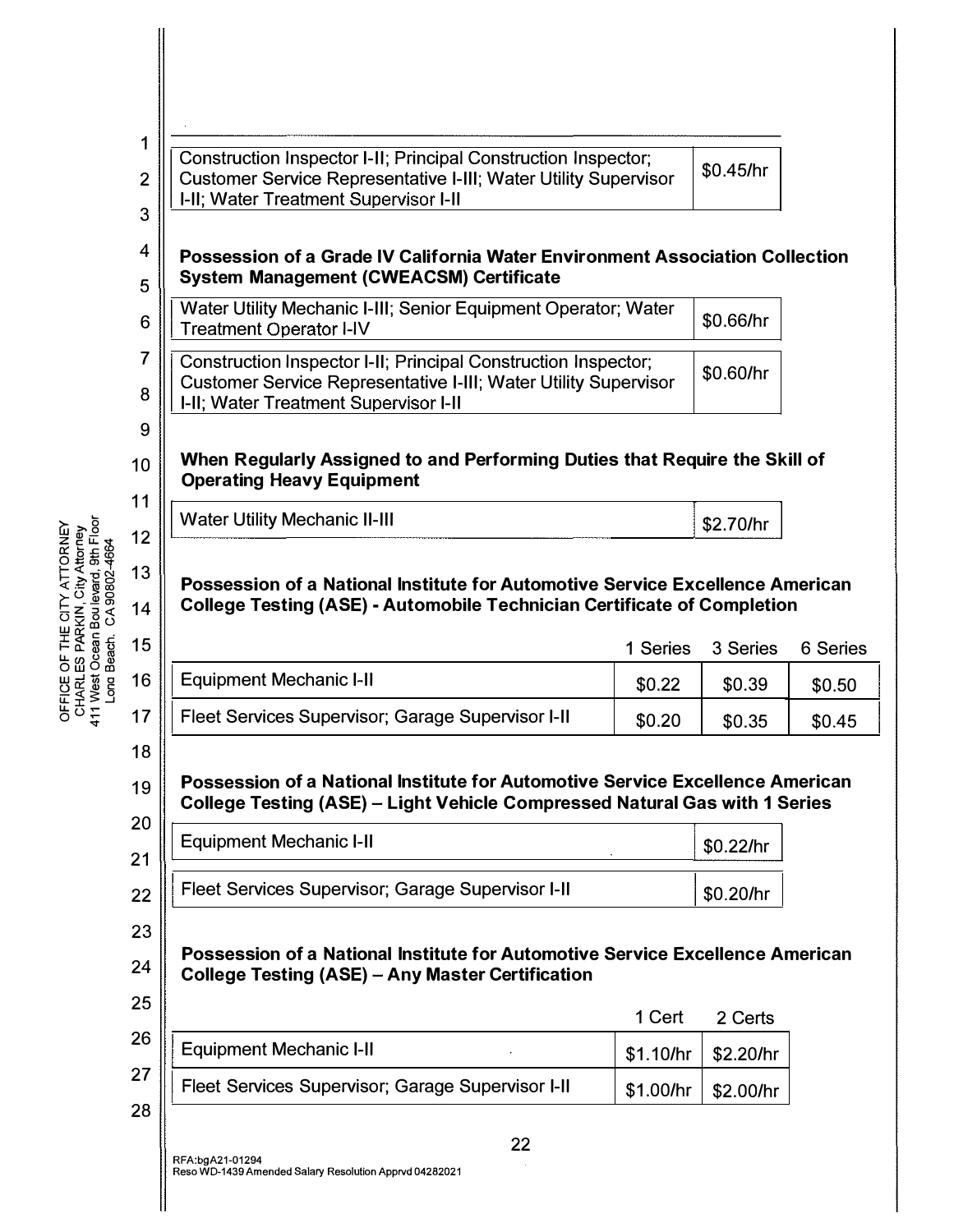| 1<br>$\overline{2}$                          | <b>Possession of a Los Angeles County Department of Health Cross Connection</b>                                                                                                                                 |           |                  |  |
|----------------------------------------------|-----------------------------------------------------------------------------------------------------------------------------------------------------------------------------------------------------------------|-----------|------------------|--|
| 3                                            | (Backflow) Tester Certificate                                                                                                                                                                                   |           |                  |  |
| 4                                            | <b>Water Utility Mechanic I-III; Plumber</b>                                                                                                                                                                    |           | \$0.50/hr        |  |
| 5<br>6                                       | Possession of a University of Southern California Foundation for Cross<br><b>Connection Control and Hydraulic Research Certificate</b><br>(Certified as a Specialist in Cross Connection Control or Equivalent) |           |                  |  |
| 7                                            | <b>Water Utility Supervisor I-II</b>                                                                                                                                                                            |           | \$0.60/hr        |  |
| 8<br>9<br>10                                 | <b>Pesticide Applicator's License</b><br>(When regularly assigned to applicator duties requiring certification)                                                                                                 |           |                  |  |
| 11                                           | Gardner I-II; Maintenance Assistant II-III; Park Maintenance<br>Supervisor                                                                                                                                      |           | \$0.554/hr or    |  |
| 12                                           |                                                                                                                                                                                                                 |           | $$4.43$ per diem |  |
|                                              |                                                                                                                                                                                                                 |           |                  |  |
|                                              | <b>Crane Certification</b><br>(When possessing certification for crane operation issued by an Accredited Certifying Entity per CCR<br>Title 8 sec 5006.1 and assigned to crane operations)                      | 1 Cert    | 2 Certs          |  |
| 13<br>14<br>15<br>16                         | <b>Non-Management Classifications</b>                                                                                                                                                                           | \$0.62/hr | \$1.23/hr        |  |
|                                              | Possession of a City of Los Angeles Certificate and Structural License<br>(When regularly performing Water Department welding work)                                                                             |           |                  |  |
|                                              | Welder                                                                                                                                                                                                          |           | \$0.77/hr        |  |
|                                              | When driving a vehicle requiring a Class A Driver's License                                                                                                                                                     |           |                  |  |
|                                              | <b>Garage Service Attendance I-II</b>                                                                                                                                                                           |           | \$8.80 per diem  |  |
| 17<br>18<br>19<br>20<br>21<br>22<br>23<br>24 |                                                                                                                                                                                                                 |           |                  |  |
| 25                                           | <b>Sanitary Sewer Main Line Closed Circuit Television (CCTV)</b><br>(When either operating or supervising inspection equipment)                                                                                 |           |                  |  |
| 26                                           | <b>Water Utility Mechanic I-III</b>                                                                                                                                                                             |           | \$4.40 per diem  |  |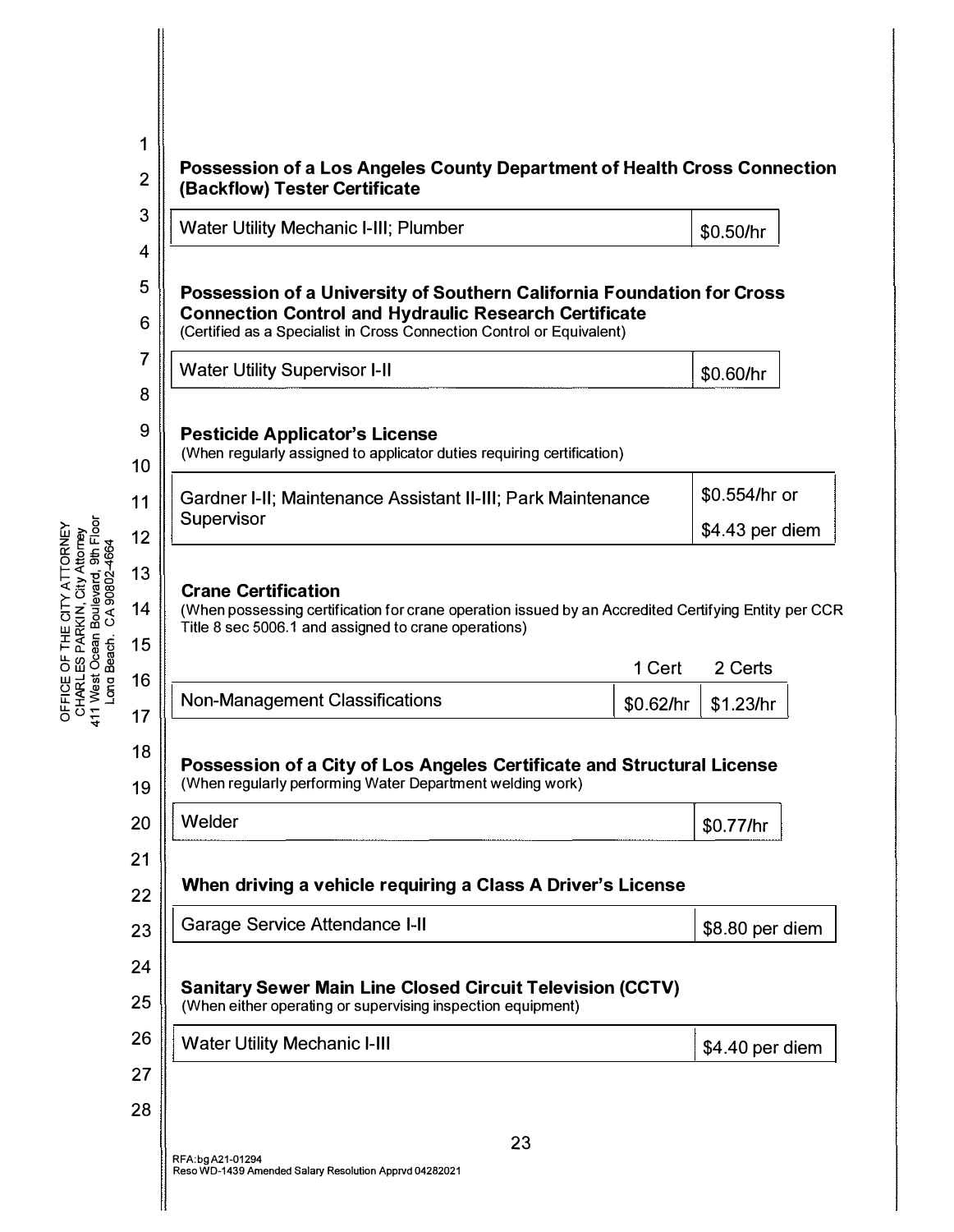| 3                                                                                                       | <b>Water Utility Mechanic I-III</b>                                                                                                                                                                                      | \$4.40 per diem  |
|---------------------------------------------------------------------------------------------------------|--------------------------------------------------------------------------------------------------------------------------------------------------------------------------------------------------------------------------|------------------|
| 4<br>5<br>6                                                                                             | Water / Sewer After Hours Emergency First Response<br>(When singularly assigned with authority to shut off water service and/or call out emergency standby<br>personnel)                                                 |                  |
| 7                                                                                                       | <b>Water Utility Mechanic I-III</b>                                                                                                                                                                                      | \$4.40 per diem  |
| 8                                                                                                       | <b>Exercise Large Water Distribution Control Valves (Over 12-Inch Diameter)</b>                                                                                                                                          |                  |
| 9                                                                                                       | <b>Water Utility Mechanic I-III</b>                                                                                                                                                                                      | \$4.40 per diem  |
| 10<br>11                                                                                                | <b>Development Services Counter</b><br>(When performing plan check duties)                                                                                                                                               |                  |
| 12<br>13                                                                                                | <b>Engineering Technician I-II</b>                                                                                                                                                                                       | \$6.40 per diem  |
| 14                                                                                                      |                                                                                                                                                                                                                          |                  |
| CHARLES PARKIN, City Attorney<br>411 West Ocean Boulevard, 3th Floor<br>Long Beach. CA 90802-4664<br>15 | <b>Equipment Maintenance Repair</b><br>(When regularly assigned and/or performing maintenance repair of power chain saws, blowers, lawn<br>mowers, edgers, generators and similar equipment within the Water Department) |                  |
| 16                                                                                                      | <b>Equipment Mechanic I-II</b>                                                                                                                                                                                           |                  |
|                                                                                                         |                                                                                                                                                                                                                          | \$0.77/hr        |
| 17<br>18<br>19                                                                                          | <b>Irrigation Systems Plumbing Specialist</b><br>(When regularly assigned and performing duties as an Irrigation Systems Plumbing Specialist)                                                                            |                  |
| 20                                                                                                      | Plumber                                                                                                                                                                                                                  | \$0.71/hr        |
| 21                                                                                                      |                                                                                                                                                                                                                          |                  |
| 22                                                                                                      | <b>Water Department Machine Shop Operations</b><br>(When regularly assigned and performing specialized operations in the Machine Shop)                                                                                   |                  |
| 23                                                                                                      | <b>Machinist</b>                                                                                                                                                                                                         | \$0.572/ hr or   |
| 24                                                                                                      |                                                                                                                                                                                                                          |                  |
| 25<br>26                                                                                                | <b>Water Department Emergency Response Team (ERT)</b><br>(When assigned to and maintain requirements set forth in Water Department Policy VI.2 - Section B)                                                              | \$4.579 per diem |

║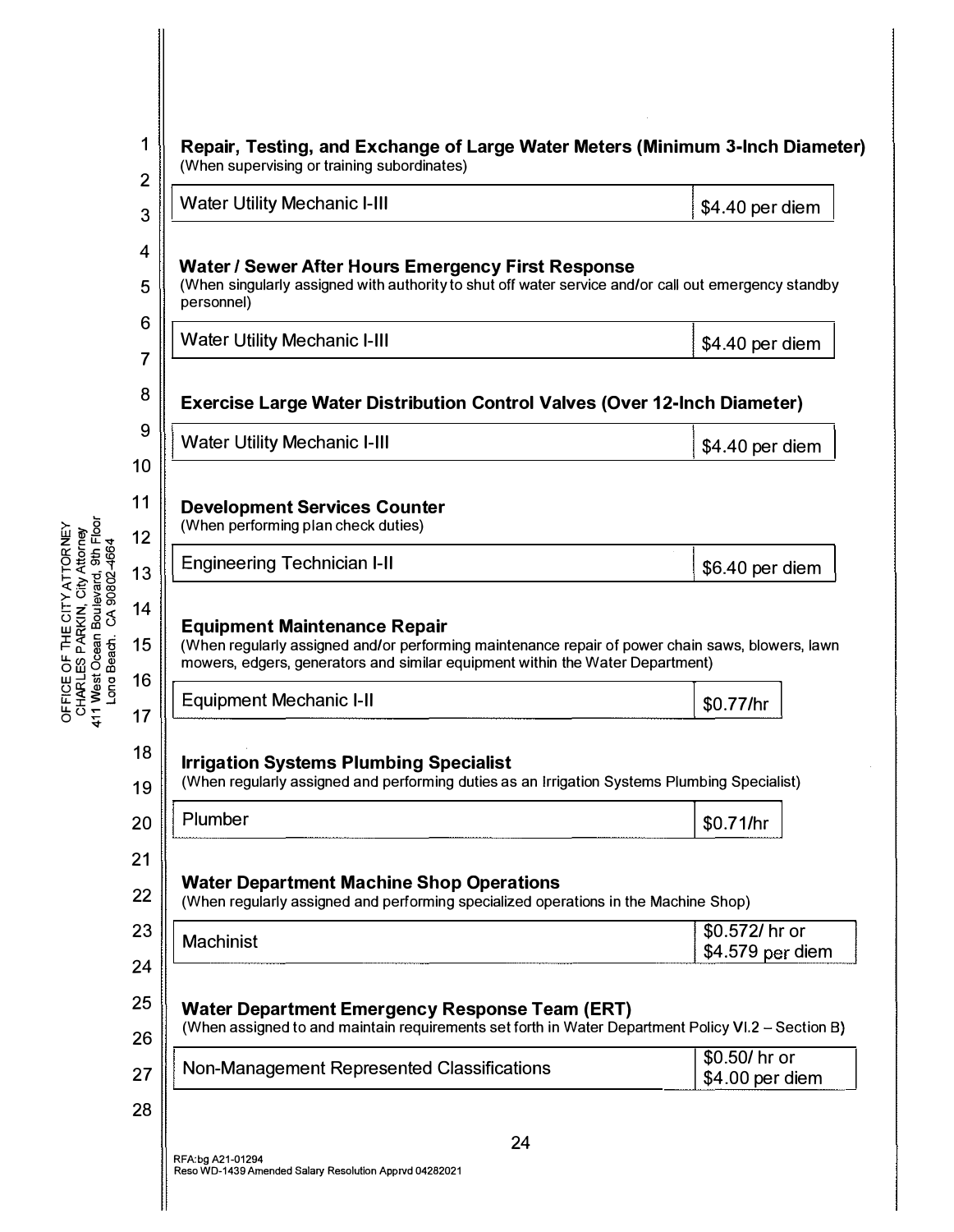$\mathfrak{p}$ 

8

11

 $12$ 

13

15

16

 $17$ 

OFFICE OF THE CITY ATTORNEY<br>CHARLES PARKIN, City Attorney<br>411 West Ocean Boulevard, 9th Floor<br>Long Beach. CA 90802-4664

18

1

## Bilingual Skills

(For use of certified oral and/or written bilingual skills)

| 3 ∥ | Non-Management Represented Classifications | \$0.70/ hr or<br>$\frac{1}{5}$ \$5.60 per diem |
|-----|--------------------------------------------|------------------------------------------------|
| 4   |                                            |                                                |
| -   | <b>Shorthand Skills</b>                    |                                                |

 $5 \parallel$  (For regular and frequent use of certified shorthand skills)

| 6 | <br>--------------------------<br>------<br>_______<br>__<br><b>I-IV</b><br>vniet<br>- mil.<br>הוסוע<br>ייש<br>. . | .ፍ. |
|---|--------------------------------------------------------------------------------------------------------------------|-----|
| ⇁ | --------                                                                                                           |     |

 $\mathbf{g}$  Employees receiving a skill pay as a result of holding a certification beyond the  $10$  requirements of the position must ensure currency of that certification. Lapse in possessing such certification while receiving skill pay compensation may result in refunding the City and potential disciplinary action.

Section 15. A. The method of computation of the amount of additional  $14$ compensation to be paid to an employee for overtime worked shall be in accordance with and pursuant to the applicable definitions, conditions, and requirements of the City's Personnel Ordinance and in accordance with and pursuant to the Fair Labor Standards Act ("FLSA"), except that the additional compensation for overtime exempt from FLSA shall not include uncontrolled standby amounts in the computation. 19

20 B. Any employee in the classification of Water Utility Mechanic II or Ill who possesses the necessary certifications and shall be required to and shall work | overtime (as such term is defined in the City Personnel Ordinance) or on a regular day off, or on a legal holiday, for which time such employee would be entitled to but does not | receive time off in performing the duties of Water Utility Supervisor – I, shall be entitled to | and shall receive the same compensation as said Water Utility Supervisor – I, would have received when so working overtime. The method of computation of the amount of additional 27 Compensation to be paid to an employee shall be the difference between a Water Utility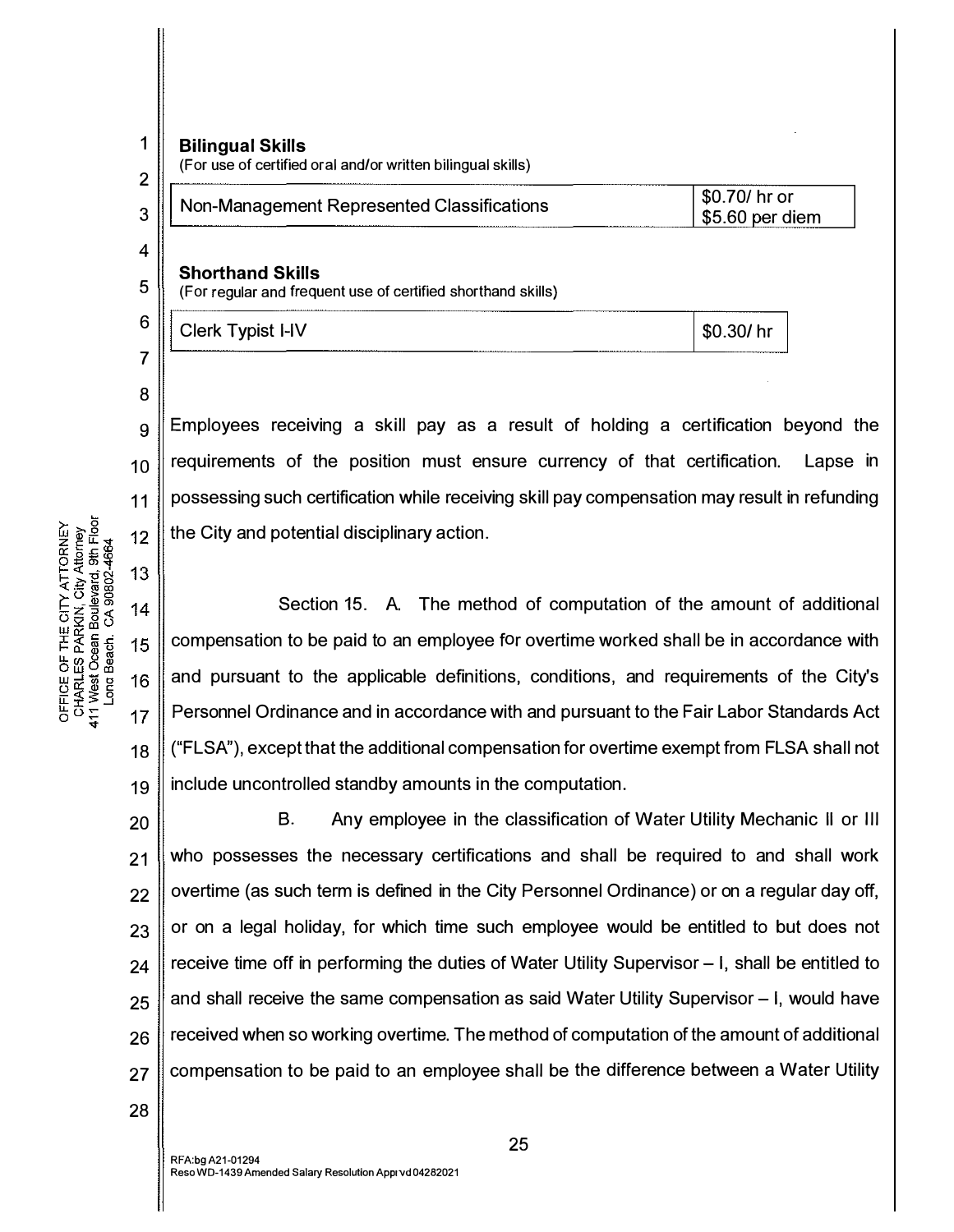1 2 Supervisor I at step 7 and that of said employee at his or her base rate multiplied by the overtime hours worked.

3 4 5 C. Non-management represented employees may be eligible for Banked or Compensatory Time Off (CTO) described in their respective Memoranda of Understanding ("MOU").

6 7 8 9 10 11 Section 16. In addition to other compensation described herein, a night shift differential shall be paid to any permanent full-time employee whose regular schedule requires the employee to work between the hours of 6:00 p.m. and 6:00 a.m., provided that the employee works one-half  $(\frac{1}{2}$  or 50%) or more of his/her regularly scheduled shift between the hours of 6:00 p.m. and 6:00 a.m., and such employee shall be eligible to be paid the additional rate established by their respective MOU for each hour worked during the entire shift.

동ㅎㅎ - 17 18 19 20 21 22 23 24 25 26 27 28 Section 17. Each non-management represented employee in a classification or grade level below the level of division head, who is required in a calendar year to perform the full range of duties in a different classification or grade level with a higher Salary Range than the employee's current classification or grade level, shall be paid at a rate specified in their respective Memoranda of Understanding ("MOU") as additional compensation for each hour that the employee performs the duties. In no event shall the total compensation paid to the employee for regular salary and higher classification pay exceed the top step of the higher classification or grade level. The employee receiving higher classification pay will be required to record the title of the vacant higher classification or grade, and in the case of a temporary vacancy, the name of the employee who holds the higher classification position, and the reason for the temporary higher classification assignment. This documentation of the higher classification assignment information on the employee's time card is required for auditing purposes. The higher level duties performed must be those of a permanent budgeted position that is vacant, either temporarily, because of absence or reassignment of the regular employee, or vacant due to resignation, termination or other such action. The temporary appointment to the higher classification

> 5<br><u>ம</u>ாழ்<br>2. மீத் 12 **EXPORT SERVE SERVE SERVE SERVE SERVE SERVE SERVE SERVE SERVE SERVE SERVE SERVE SERVE SERVE SERVE SERVE SERVE SERVE SERVE SERVE SERVE SERVE SERVE SERVE SERVE SERVE SERVE SERVE SERVE SERVE SERVE SERVE SERVE SERVE SERVE SERV**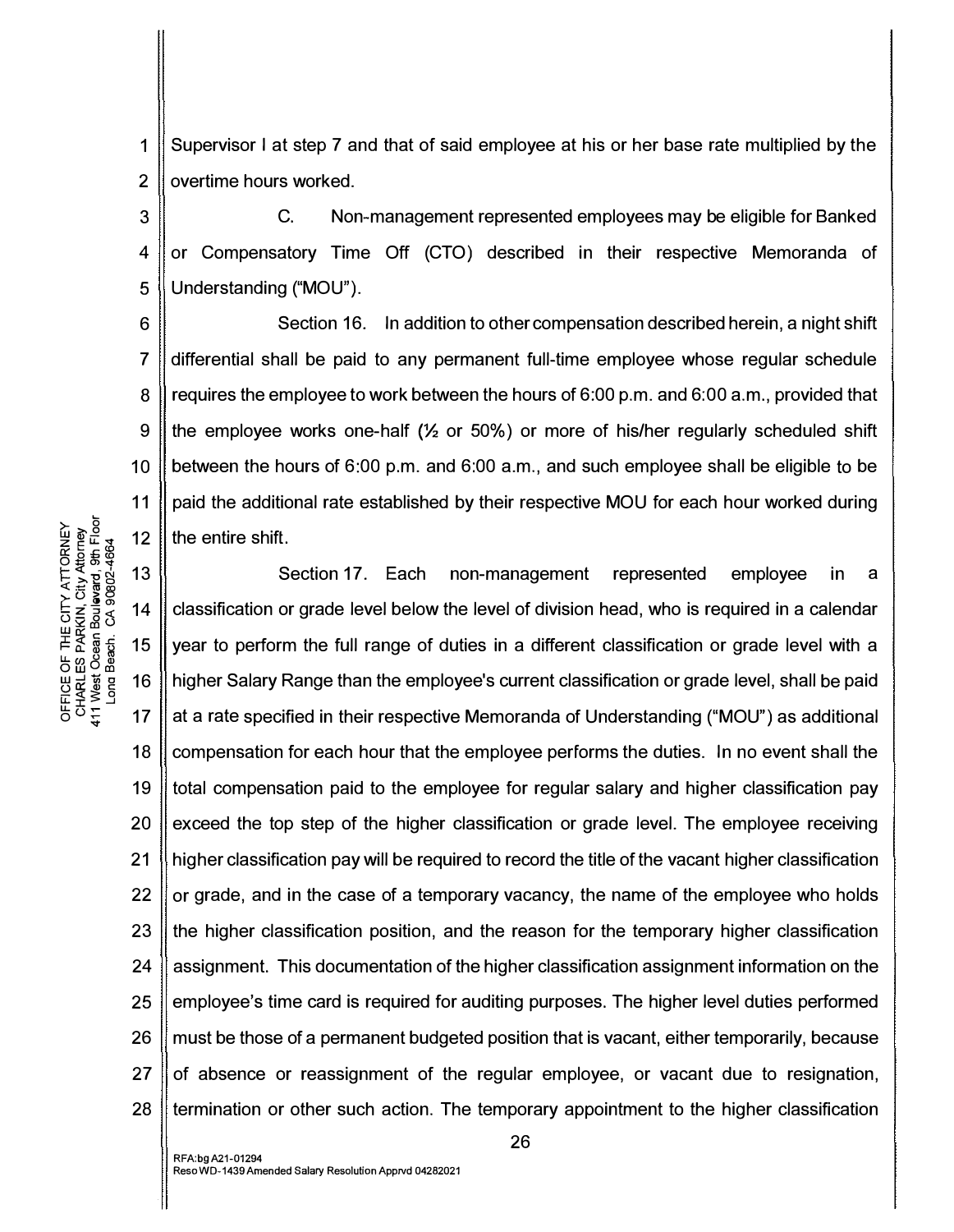1 must be approved by the Department head or his/her designee, in writing.

2 3 4 5 6 7 Section 18. Employees requiring transportation in connection with the performance of their duties for the Water Department may be assigned a vehicle owned by the Water Department or an employee may receive, by way of reimbursement, the cost of transportation incurred in the performance of his/her duties. Reimbursement, at the discretion of the General Manager, may be paid to such employees on the basis of any of the following computations:

8

9

11

12

13

14

15

16

17

18

19

20

21

22

23

24

25

26

27

28

ATTORNEY<br>ity Attorney<br>ard, 9th Floor<br>802-4664

THE CITY<br>PARKIN, C<br>ean Boulev<br>ean. CA 90

FICE OF<br>HARLES I<br>West Oce<br>Long Bea

5 g  $\dot{z}$ 

(a} Actual cost of transportation per month for public transportation; or

10 business:

(b} For use of a privately-owned vehicle used for Water Department (i) Any Water Department employee whose official duties require

intermittent or routine transportation and who does not have access to a Water Department vehicle, will be authorized to use his or her personal vehicle for the performance of official duties and shall be reimbursed by the Water Department at the rate established in the City Salary Resolution. Employees represented by the Association of Long Beach Employees (ALBE), with approval from the General Manager or designee, may be authorized to be reimbursed for public bus or taxi transportation. Employees subject to emergency calls but who do not have access to a Water Department vehicle during "off-duty" hours, may be authorized to be reimbursed as specified above for the use of their own vehicles or for the actual cost of public transportation. Mileage reimbursements shall be administered in accordance with Administrative Regulation 4-2 Employee Transportation Authorization and Control.

(ii) Any Water Department employee who drives 300 or more miles in any calendar month in the performance of his or her duties shall be reimbursed at the rate established in the City Salary Resolution plus an additional \$0.10 per mile. If an employee's annual monthly mileage average in a calendar year is equal to or over 300 miles per month, reimbursement of the additional \$0.10 per mile shall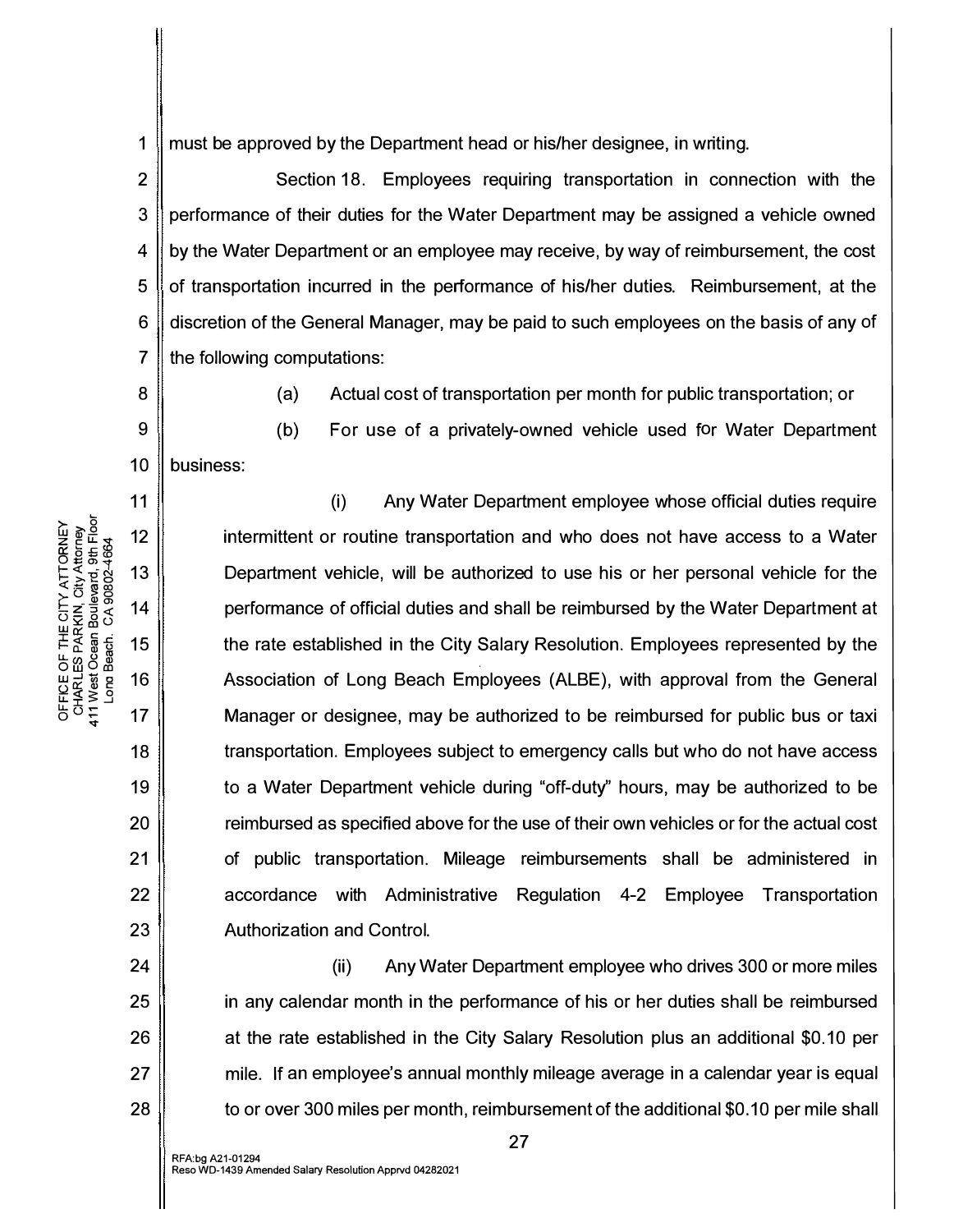be paid at the end of the calendar year for those months that were paid at the lower rate. Employees will not receive additional compensation for those miles already paid at the higher rate.

4 5 6 7 8 Jn each instance that an employee uses a privately-owned vehicle, the employee shall procure and maintain in full force and effect bodily injury and property damage insurance from a company or companies authorized to do business in the State of California with minimum coverages as prescribed by the General Manager at all times while said privately-owned vehicle is used for Water Department business.

9 10 11 ≿<br>ຂໍ້ອີດ<br>ຂໍ້ອີດ 12 Section 19. Pursuant to this Resolution and the rules, regulations and policies promulgated by the Board, employees may authorize deductions to be made from their salaries or wages for purposes authorized by the provisions of Article 6 of Chapter 1 of Division 4 of Title 1, and Articles 1, 1.5 and 2 of Chapter 2 of Part 1 of Division 2 of Title 5 of the California Government Code, except that such deductions for payment of dues or other services provided by an employee organization or association shall be only as provided by a valid existing contract between the City and said employee organization or association.

18 19 20 21 22 23 Section 20. Pursuant to this Resolution, the Administrative Regulations or the City's Financial Policies and Procedures issued by the City Manager, the General Manager may, within his sole discretion, award employees additional compensation for suggestions made that result in measurable monetary savings to the Water Department. Such awards shall not exceed ten percent (10%) of the anticipated first year savings after adoption of the suggestion provided, however, that the maximum award shall not exceed \$5,000.00.

24 25 26 27 28 Section 21. Notwithstanding any other provision of this Resolution, the General Manager may, within his sole discretion, provide as part of an employee's annual compensation additional compensation for relocation and moving expenses actually and necessarily incurred to accept a position with the Water Department if the General Manager determines that such additional compensation is required as a necessary inducement for

 $\mathsf{g}\in\mathsf{g}\mathsf{g}$  $\frac{1}{2}$ <br>  $\frac{1}{2}$ <br>  $\frac{1}{2}$ <br>  $\frac{1}{2}$ <br>  $\frac{1}{2}$ <br>  $\frac{1}{2}$ <br>  $\frac{1}{2}$ <br>  $\frac{1}{2}$ <br>  $\frac{1}{2}$ <br>  $\frac{1}{2}$ <br>  $\frac{1}{2}$ <br>  $\frac{1}{2}$ <br>  $\frac{1}{2}$ <br>  $\frac{1}{2}$ <br>  $\frac{1}{2}$ <br>  $\frac{1}{2}$ <br>  $\frac{1}{2}$ <br>  $\frac{1}{2}$ <br>  $\frac{1}{2}$ <br>  $\frac{1}{2}$ <br> HE OF THE<br>HARLES PAR<br>AMEN OGEN<br>VISI OO BEGI<br>LOO BEGI<br>LOO BEGI ㅎㅎㅎ 17

1

2

3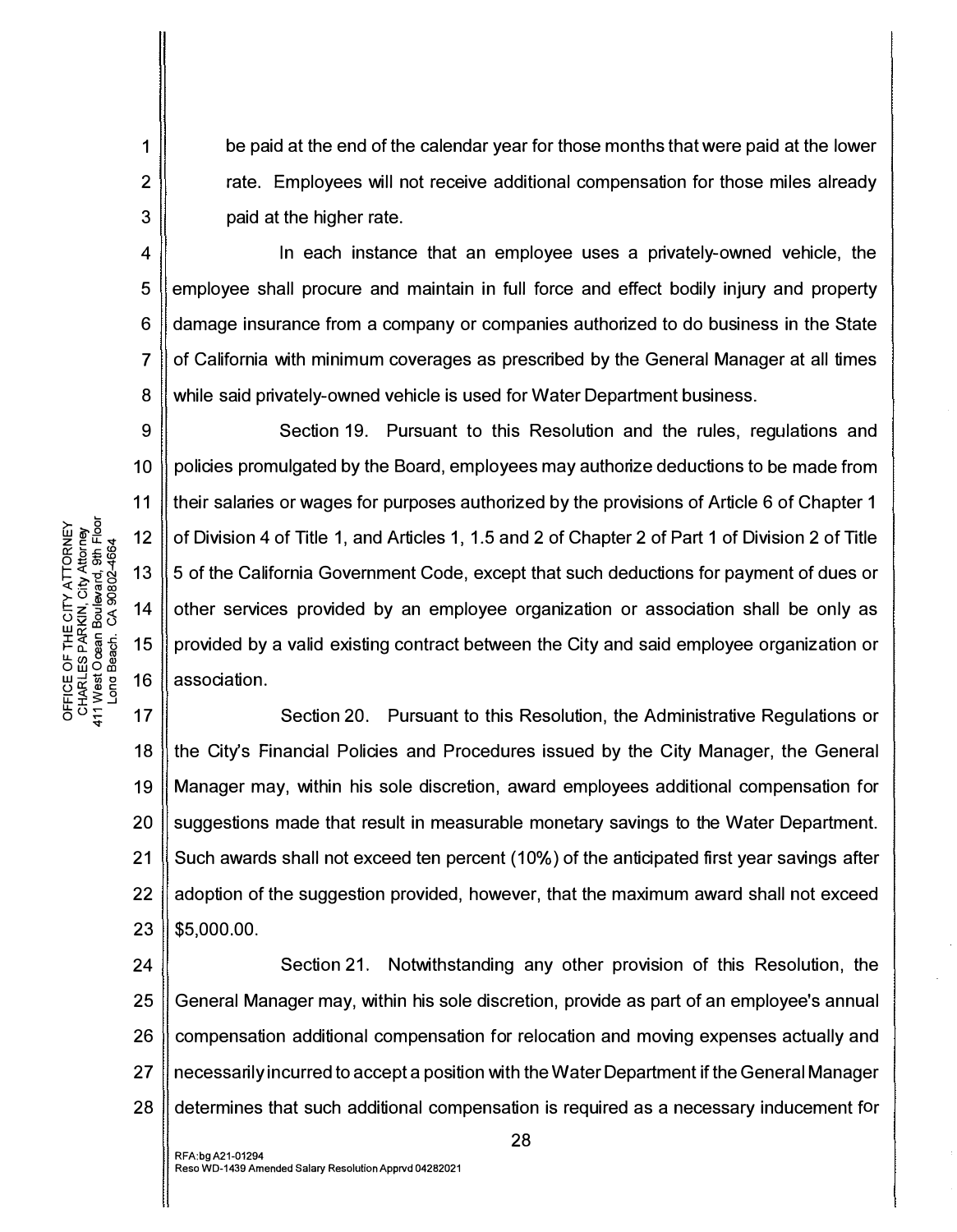1 2 the acceptance of employment with the Water Department. Said additional compensation must be provided within one year after the employee's appointment date.

3 4 5 6 7 8 9 10 11 Section 22. Except as otherwise provided in this Resolution and any other applicable federal or State laws, rules and regulations, it is the intent of the Board, by the adoption of this Resolution, to prescribe the compensation of employees of the Water Department, including the implementation of such adjustments in compensation for the employees in each office or position of employment with the Water Department as provided in any applicable Memorandum of Understanding which has heretofore been approved and adopted by the City Council, and in the event of any inconsistency or conflict between the provisions of this Resolution and the applicable Memorandum of Understanding regarding such adjustments in compensation due to any inadvertence, oversight, or clerical error, it is intended that the provisions in such Memorandum of Understanding shall control and shall supersede the provisions of this Resolution, and such adjustments to the compensation shall be deemed to have been correctly included herein, effective as of the applicable effective date, and such matters shall be subsequently corrected by appropriate action.

18 19 Section 23. A. Each employee who qualifies under subsection "B" below shall be compensated at the rate established in their respective Memorandum of Understanding (MOU) for each full hour of standby duty.

20 21 22 23 24 25 26 27 28 B. Employees who are released from active duty but who are required by the Water Department to leave notice where they can be reached and be available to return to active duty when required by the Water Department shall be said to be on standby duty. Standby duty shall, whenever possible, be assigned to employees on a voluntary basis. When voluntary assumption of standby duty by employees is insufficient to meet the needs of the Water Department, then such duty will be assigned upon a rotational basis whenever possible within affected work units. Standby duty requires that assigned employees must be reachable by telephone or other communicating device and refrain from activities which might impair their ability to perform assigned duties. If a

≿⊢ 5<br>ຂ້ອຍເ<br>ຂ້ອຍເ E = #<br>በ<br>የመዘ<br>የ 13 I-<( "N <( I- >."Eo :!::::! co co f: () >o -� en - z ::I <( 14 0 2 0 <sup>0</sup>LI.l <D  $\frac{1}{2}$ <br> $\frac{1}{2}$   $\frac{1}{2}$   $\frac{1}{2}$   $\frac{1}{2}$   $\frac{1}{2}$   $\frac{1}{2}$   $\frac{1}{2}$   $\frac{1}{2}$   $\frac{1}{2}$   $\frac{1}{2}$   $\frac{1}{2}$   $\frac{1}{2}$   $\frac{1}{2}$   $\frac{1}{2}$   $\frac{1}{2}$   $\frac{1}{2}$   $\frac{1}{2}$   $\frac{1}{2}$   $\frac{1}{2}$   $\frac{1}{2}$   $\frac{1}{2}$  LLw �m 0 w 0 co  $\frac{1}{2}$   $\frac{1}{8}$   $\frac{1}{8}$   $\frac{1}{8}$   $\frac{1}{8}$  16  $\begin{matrix} 2 \times 5 \\ 1 \times 5 \\ 0 \times 5 \\ 0 \end{matrix}$  17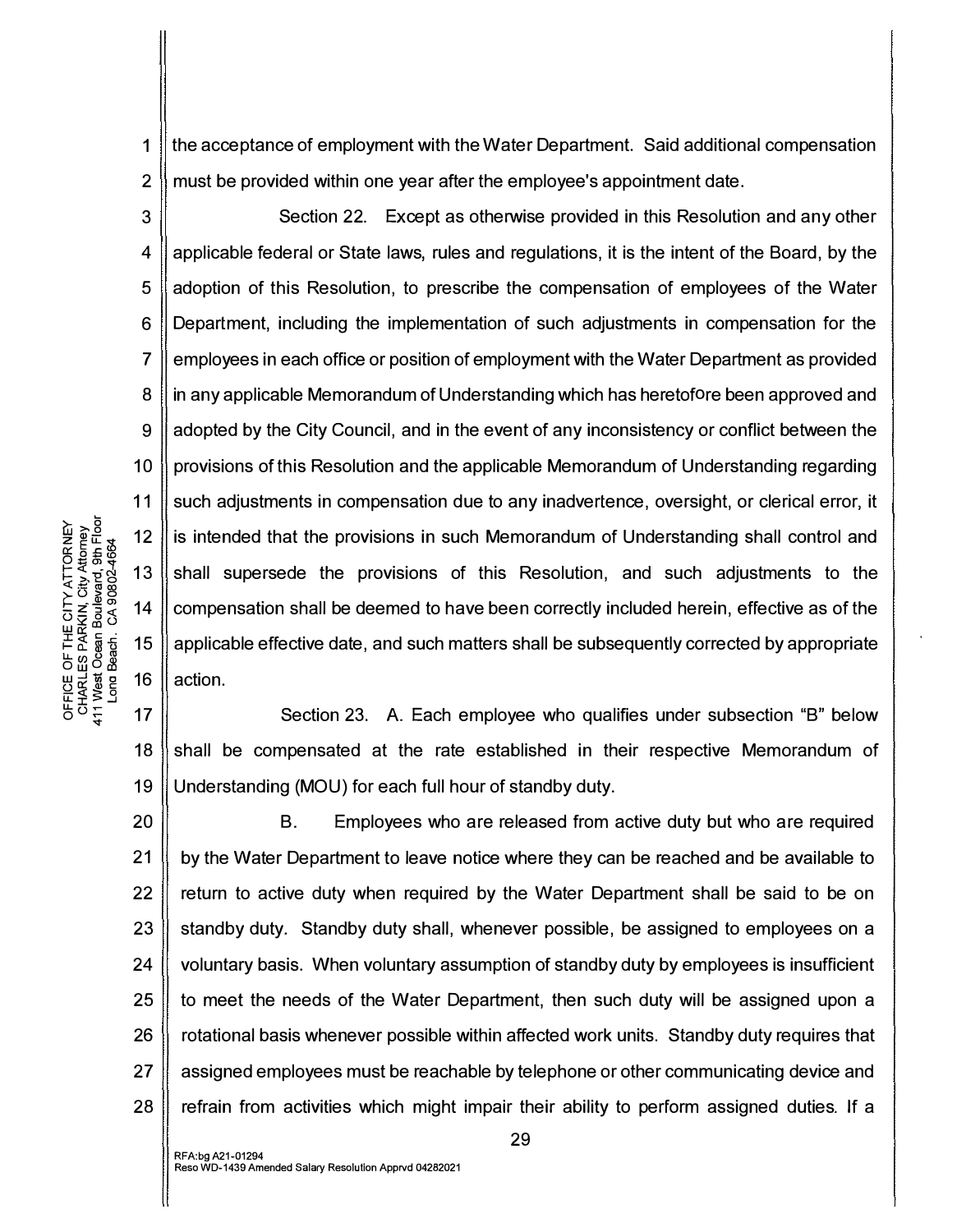1 2 3 4 5 6 7 8 9 standby call is missed, the employee has fifteen minutes to make contact with the supervisor. Employees shall then respond within thirty minutes (30 minutes) to their designated work location as assigned by a Water Department supervisor. Employees not obliged to remain on standby duty have no obligation to meet these requirements. Employees accepting standby duty who are not able to meet the above criteria due to distance must make prior arrangements with the General Manager or his/her designee before accepting the standby duty. For additional information please refer to the Long Beach Water Department's Policy and Procedures manual, Section II, Policy 11 .4, Standby Policy.

10 11 Section 24. Call-back duty occurs when off-duty personnel are unexpectedly ordered to return to duty because of unanticipated work needs. Represented employees who return to work on "Call-Back" duty shall be paid at a rate specified by their respective Memoranda of Understanding ("MOU").

18 Section 25. The compensation prescribed herein shall remain in effect until superseded by the City Council to reflect adjustments in compensation in applicable memoranda of understanding and as otherwise prescribed by the City Council for employees not covered by memoranda of understanding, or until this Resolution is amended or rescinded.

19 20 21 22 23 Section 26. A. At the discretion of the General Manager, employees who are eligible and volunteer to participate in the City's Trip Reduction Incentive Program as prescribed by the City's Trip Reduction Plan and current Participation Guidelines, and who also participate at least twelve days per month in the Trip Reduction Incentive Program shall also be eligible for monthly awards drawings.

24 25 26 B. Employees who are eligible and who commute to work by any means other than a motorized vehicle (e.g. bicycle, walk, jog) and who also participate at least eight (8) days per month shall also be eligible for quarterly awards drawings.

27 28 Section 27. In addition to other compensation described herein, there shall be presented to each employee upon completion of ten years' service, fifteen years'

K)<br>ਸਵਾਵਾਰ 12<br>ਹਵਾਲੇ ਪ੍ਰੈ<br>ਪੜ੍ਹਾਵਾਰ 12<br>ਪੜ੍ਹਾਵਾਰ 12  $\begin{array}{ccc} \n\pm \sqrt{2} & \text{if } 13 \\
\hline \n\pm \frac{1}{2} & \text{if } 8 \\
\pm \frac{1}{2} & \text{if } 9\n\end{array}$  14  $\frac{2}{10}$   $\frac{2}{10}$   $\frac{2}{10}$   $\frac{2}{10}$   $\frac{2}{10}$   $\frac{2}{10}$   $\frac{2}{10}$   $\frac{2}{10}$   $\frac{2}{10}$   $\frac{2}{10}$   $\frac{2}{10}$   $\frac{2}{10}$   $\frac{2}{10}$   $\frac{2}{10}$   $\frac{2}{10}$   $\frac{2}{10}$   $\frac{2}{10}$   $\frac{2}{10}$   $\frac{2}{10}$   $\frac{2}{10}$  토통 ( 15  $500\%$  $\frac{10}{3}$   $\frac{10}{3}$   $\frac{16}{3}$   $\frac{16}{3}$   $\frac{16}{3}$ 正主*ろ* 년<br>0 0 도 17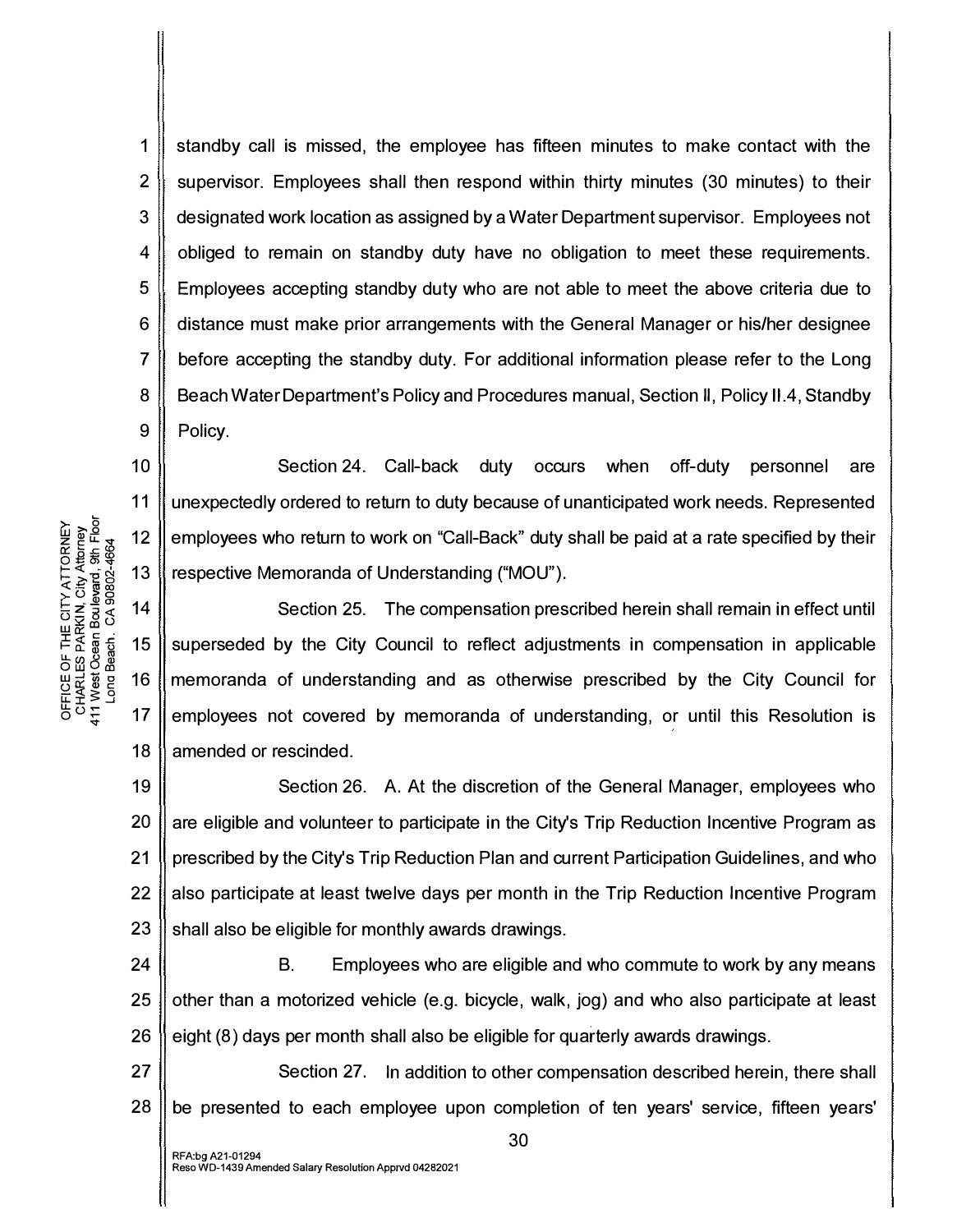1 Service, twenty years' service, twenty-five years' service, thirty years' service, thirty-five 2 years' service, forty years' service, and upon retirement a suitable service award. The 3 Board shall also sponsor an annual luncheon honoring those employees who have 4 completed twenty years' service and who have received state, national and other awards.

5 Section 28. Employees may also receive additional compensation in the 6  $\parallel$  form of a safety award, including a safety breakfast, lunch and dinner, as determined by 7 Ithe General Manager, for successful participation in the Water Department's safety 8 program.

9 10 11 12 13 14 Section 29. Employees who are authorized and work unscheduled hours as a result of call back or extended shift assignment and subsequently were unable to make meal preparations, may be eligible for reimbursement for the cost of their meals at a level prescribed by Section 1.12 of the Long Beach Water Department Procedural Manual. All conditions must be met by employees as stated in the above referenced policy prior to receipt of reimbursement.

15 16 17 18 Section 30. To encourage employees to increase professional competence and to keep abreast of technological changes, the Water Department will reimburse a portion of the costs that an employee incurs when pursuing a job-related, off-duty education or career development program that is of mutual benefit to the Water

19 20 Department and the employee pursuant to Section 11.16 of the Long Beach Water Department Procedural Manual.

21 22 23 Section 31. Employees seeking to obtain or renew professional and technical licenses and certificates in accordance with Section IV.10 of the Long Beach Water Department Procedural Manual may be eligible for reimbursement for the accrued  $24$  costs in obtaining said documents.

25 || Section 32. Employees working in areas where hazards that may cause 26 foot injuries exist shall wear safety footwear approved by the Water Department that meets 27 | or exceeds the American National Standard for Safety - Toe Footwear, Class 75, ANSI 28 | A41.1-1967.

7NEY<br>rey<br>r Floor<br>c & IE CITY ATTOR<br>.RKIN, City Attor<br>n Boulevard, 9th<br>. CA 90802-466 보 두 동 등 .<br>I- 군 동 등 .<br>I- 그 음 등 LL. en ° m O w Oa:i OFFICE<br>CHARL<br>411 West<br>Long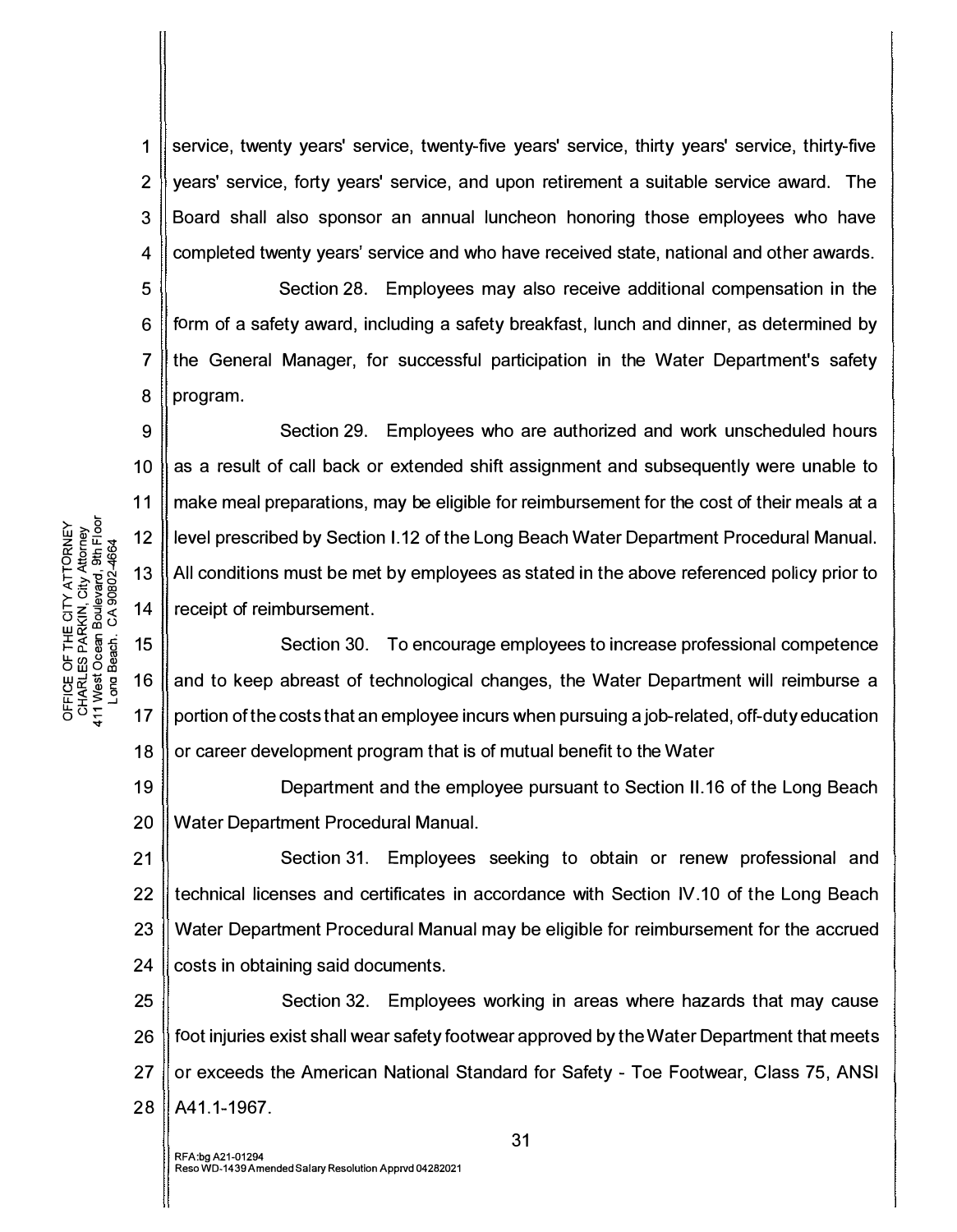1 The Water Department shall reimburse eligible employees, as specified in 2 Section III.11 of the Long Beach Water Department Procedural Manual, who provide 3 receipts or other documentation as determined by the General Manager for the cost of the 4 || following:

5

11

a. Initial purchase of safety footwear;

6 7 b. Resole or repair for safety footwear based on an assessment of "fair wear and tear" by the Supervisor and Division Manager; or

8 9 c. Additional safety footwear purchased, when warranted, based on an assessment of "fair wear and tear" by the Supervisor and Division Manager.

10 Section 33. Clean Up Time - Employees represented by ALBE shall be afforded fifteen minutes of personal "clean-up" time prior to the conclusion of their regular work shifts, and shall suffer no interruption of pay during the authorized clean-up time. In no event, however, shall this practice result in the payment of overtime.

14 15 16 Section 34. The Board may sponsor an annual Board/Staff Dinner for selected employees to review achievements of the previous year and capital projects planned for the next five years.

17 18 19 20 Section 35. The Board may sponsor other benefits, luncheons, dinners, and the like for special awards, strategic planning sessions, outstanding achievements, Metropolitan Water District of Southern California directors and managers, water and sewer related professional organizations, and the like.

21 22 Section 36. This Resolution shall be known as the "Water Department Salary Resolution" and may be so cited and referred to as such.

23 24 Section 37. All other resolutions and orders pertaining to the matters set forth herein are hereby rescinded.

25 26 27 28 Section 38. If the City Council, in its resolution approving the compensation fixed herein, or in the City Salary Resolution, approves compensation (including skill pay) for offices or positions listed herein at a compensation or skill pay different than that indicated opposite the positions listed herein or approves classifications for offices or

ATTORNEY<br>ity Attorney<br>ard, 9th Floor<br>802-4664 E CITY<br>RKIN, C<br>RKIN, C<br>1 Boulev<br>- CA 90 CE OF TH<br>ARLES PAI<br>/est Ocean<br>»na Beach. o<br>Fre<br>: : s<br>Era 12 13